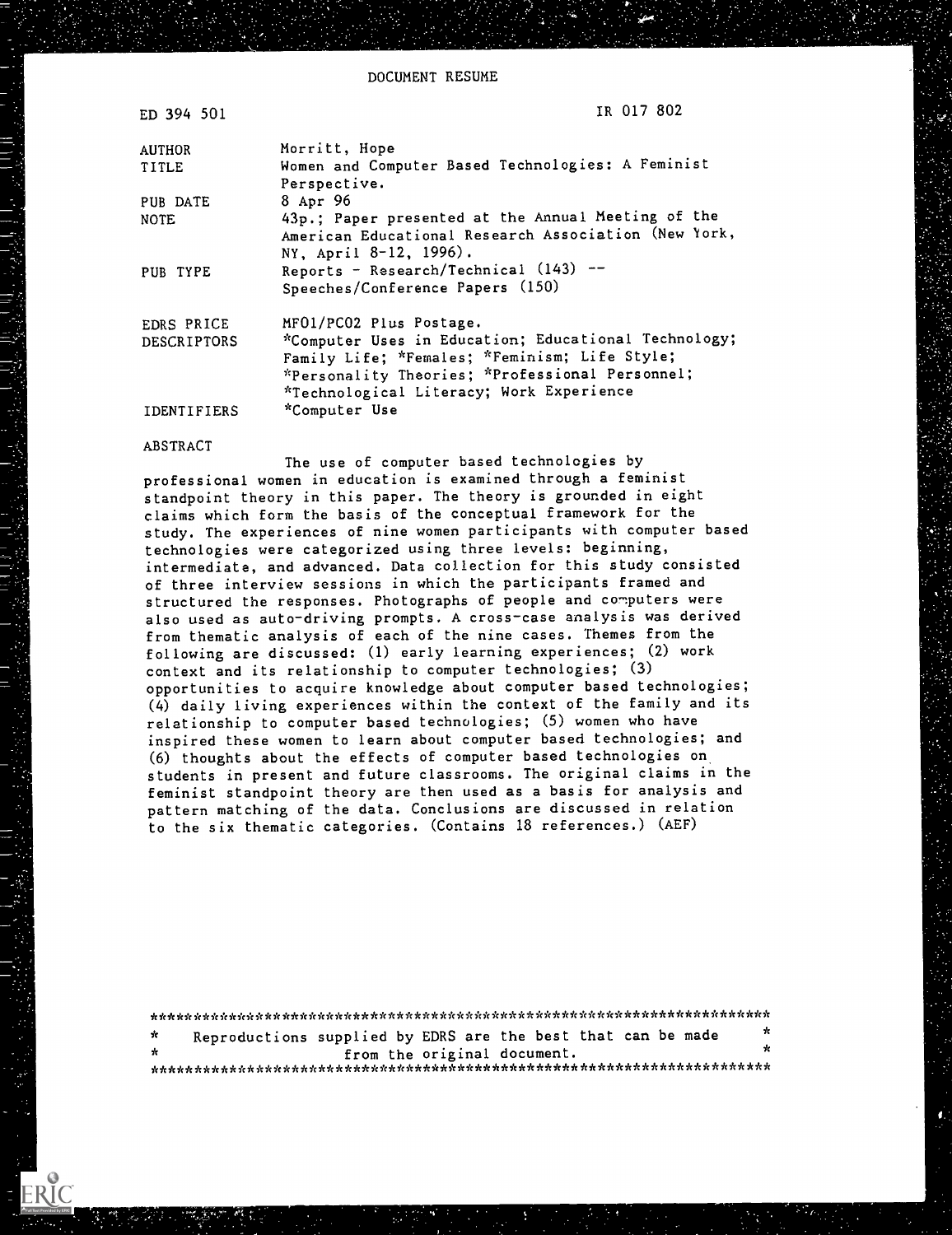U S DEPARTMENT OF EDUCATION<br>
Office of Educational Research and implovement<br>
EDUCATIONAL RESOURCES INFORMATION<br>
CENTER (ERIC<sub>)</sub><br>
CENTER (ERIC)<br>
received from the person or organization

- Originating it
- 0 Minor changes have been made to improve coproduction Quality
- Points of view or opinions staled in mis<br>document do not necessarily represent<br>official OERI position or policy

Women and Computer Based Technologies:

A Feminist Perspective

Hope Morritt

New York University

Paper Presentation at American Educational Research Association Annual Meeting on Monday, April 8, 1996. Session Title: Women and Curriculum: A Feminist Exploration. Time: 2:15-3:45. Hotel: Hilton. Room: Rotunda. Floor: 3rd.

PERMISSION 70 REPRODUCE THIS MATERIAL HAS BEEN GRANTED BY

Hope Morritt

BEST COPY AVAILABLE 2

TO THE EDUCATIONAL RESOURCES<br>INFORMATION CENTER (ERIC)."

 $\frac{1}{\sqrt{2}}$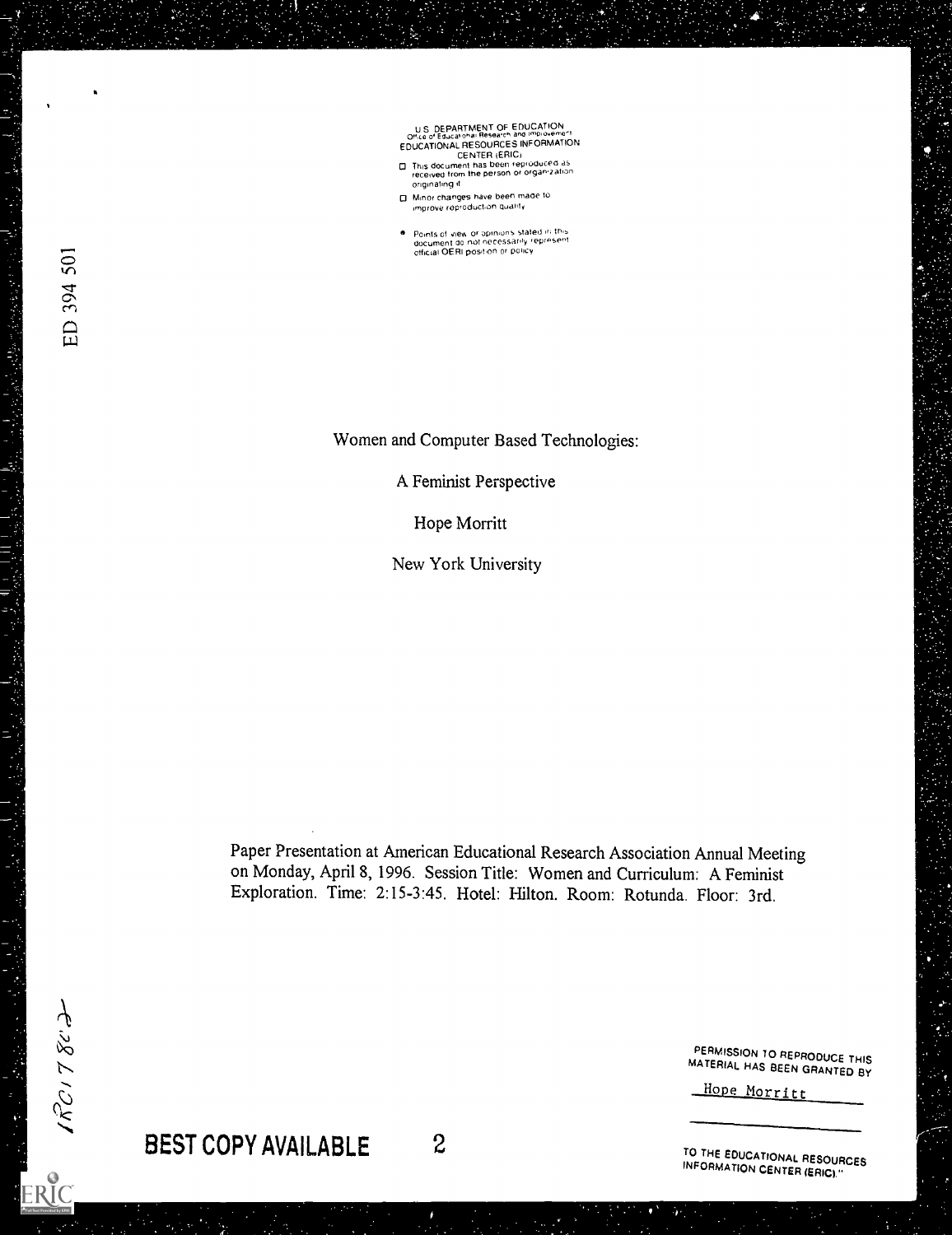Women and Computer Based Technologies:

 $\mathbf{1}$ 

# A Feminist Perspective

Quantitative research studies focusing on computer attitude, aptitude, and use in a variety of age groups in many countries, suggest that there are genderbased differences that explain why women exhibit lower levels of computer use. For example, Shashaani (1992) found that there are differences in attitude (interest, confidence and stereotyping) toward computers among high school girls and boys that are significant and reflect gender-role socialization. Okebukola's research (1993) indicated that girls recorded a higher mean perceived anxiety about computer use than boys who had a significantly higher mean score in computer interest. Makrakis's study (1992) of computer self-efficacy and equality in computer competence found significant gender differences regarding computer usefulness and prior computer experience acquired at school, both in favor of males.

However, other studies have found few if any gender differences in computer aptitude, attitude, and use. These studies reveal that there are fewer differences in computer aptitude, attitude, and use among preschoolers and primary grade students than among middle, secondary, and university students, which suggests that as male and female students grow older, more disparities emerge (Webb, 1994; Kay, 1992; McGrath, Thurston, McLellan, Stone and Tischhauser, 1992). Moreover, the contradictory results of research studies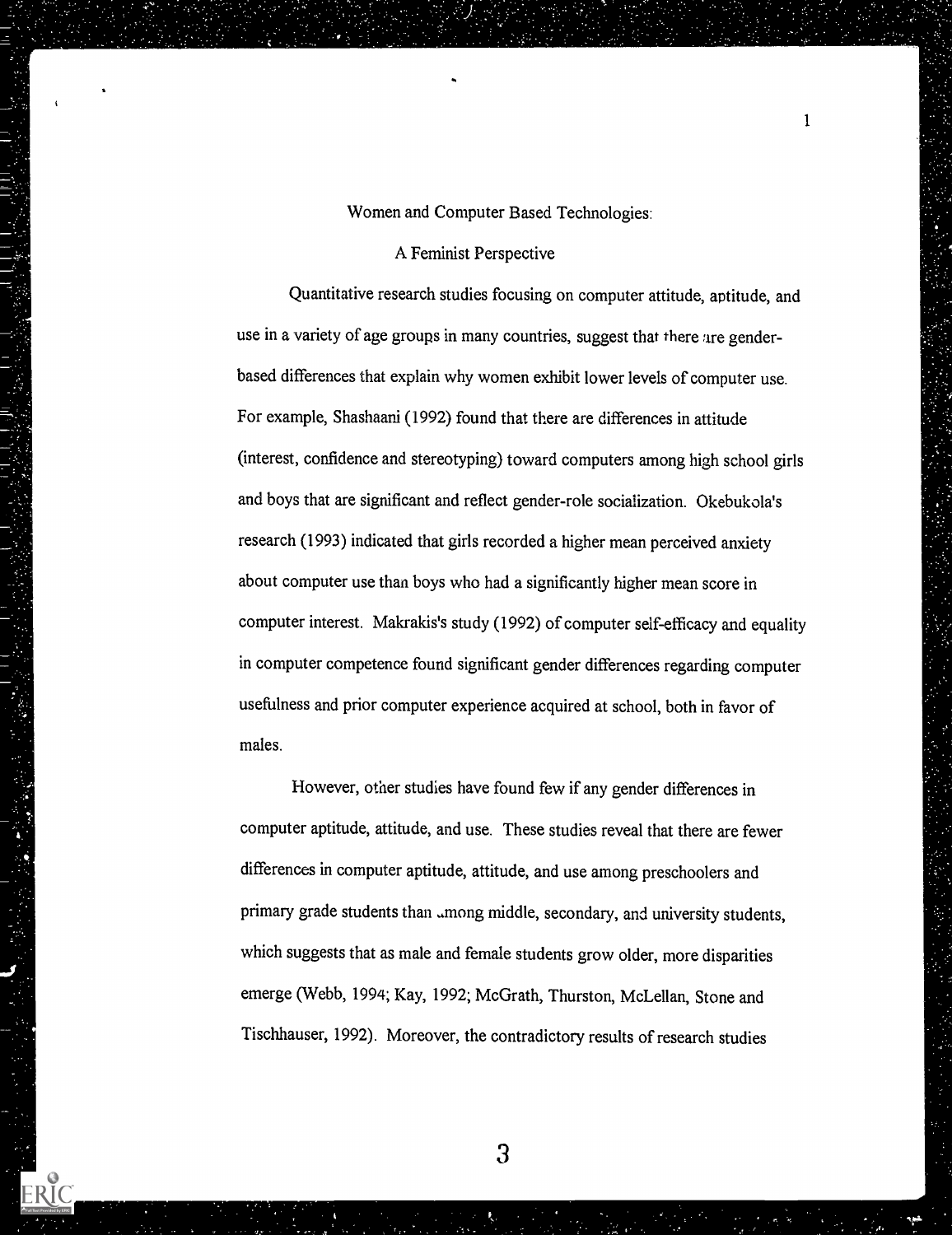attitude, defined in at least 14 different ways, suggest that there are no significant differences between men's and women's attitudes towards computers (Reinen and Plomp, 1993; Kay, 1992; Ogletree and Williams, 1985, etc.). Also, other research findings indicate that women have demonstrated superiority over men in computer adaptation (Varnon-Gerstenfeld, 1989) and computer problem-solving (Anderson,1987).

Why then, do these opposing research findings coexist? Is there a "conspiracy of silence" (Shakeshaft, 1987) concerning the competencies of women who use computers, work with tools and machines, and are world-renowned scientists and mathematicians? Is there an androcentric bias that pervades and perpetuates the myth of male dominance in a society that proclaims gender equity?

Harding (1991) explores the scientific basis of androcentrism in feminist epistemology. Harding proposes that society assumes that the concepts of women and knowledge--socially legitimated knowledge--have been constructed in opposition to each other. Therefore empirical scientific evidence is dismissed if it does not conform to the androcentric view of science in which the experiences of women are depreciated and neglected. Scientific research and evidence accepted for knowledge claims in our society must be reflected through the male voice and viewed from the male lens. Scientific resea: ch and evidence about computer based technologies have been well chronicled about men.

The purpose of this researcher is to investigate the use of computer based technologies by professional women in education through the lens of a theoretical framework that is sensitive to the unique experiences of women.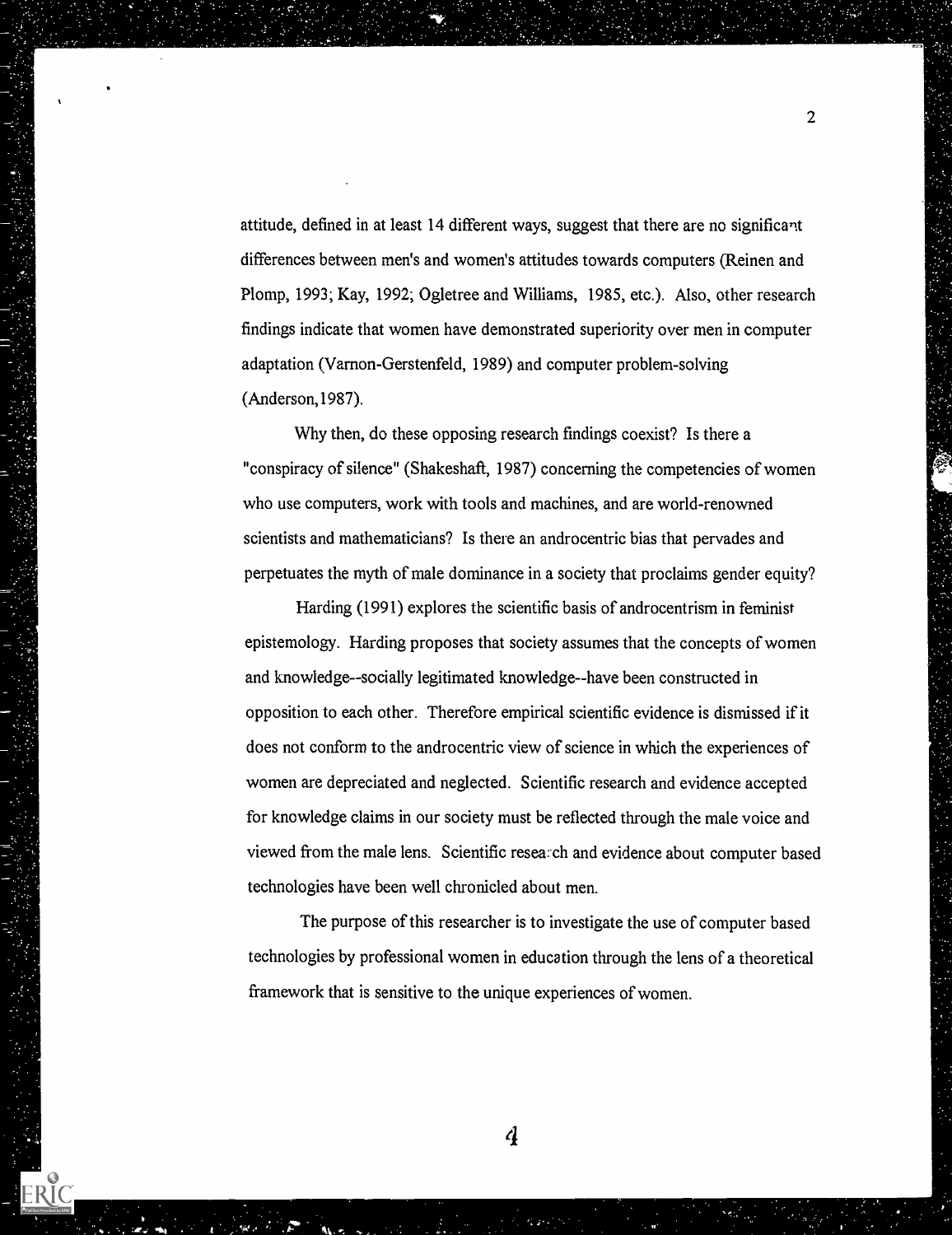# Feminist Standpoint Theory

Feminist theories are varied, reflecting different philosophical and methodological perspectives. However, they all begin with women's experiences and the ways in which those experiences constrain and shape women's lives. Through the lens of feminist research and theory, the classification of female and male not only defines gender, but also influences the nature and type of personal and professional experiences of women and men. Knowledge is rooted overwhelmingly in the lives of men in our society. There is a need to understand the world through another voice, the women's standpoint. Standpoint theory, which is one of many feminist theories, has strong support in the research of Harding(1991) who has grounded standpoint theory in eight claims. These claims form the basis of the conceptual framework for this study.

### Feminist Standpoint Theory-- Claims, Clusters, and Applications.

Claim One: "Women's different lives have been erroneously devalued and neglected as starting points for research and as the generators of evidence for or against knowledge claims" (Harding, 1991, p. 121).

The thematic lens: valuing women's experiences is central to this claim. These experiences include: women's emotional labor, women's relational personality structures, and women's different modes of reasoning. What effect do women's unique perceptions have on their use of and experience with computer based technologies? Have these phenomena been considered in understanding

3

ERIC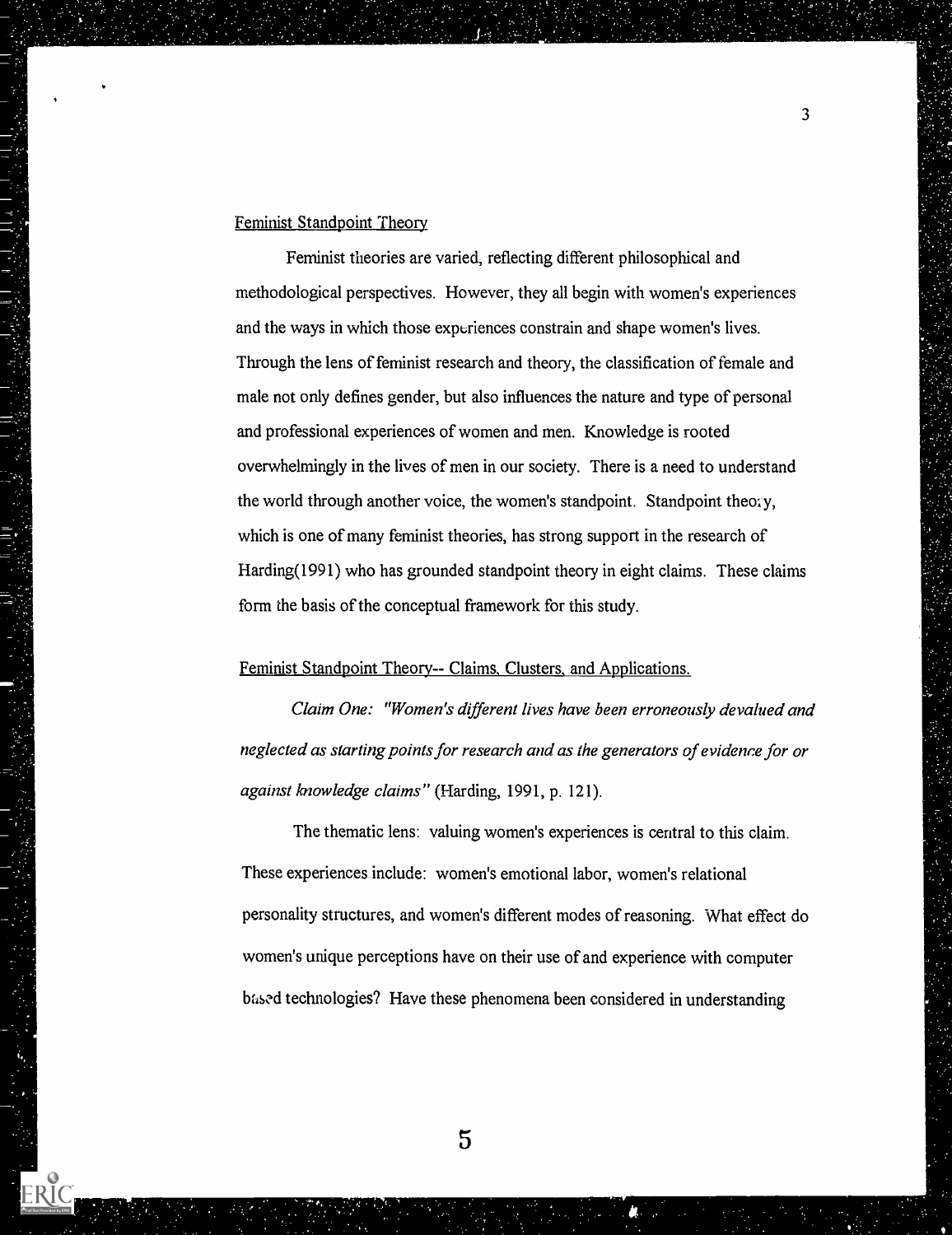women's needs, points of view, and concerns relating to the use of and experience with computer based technologies?

 $\overline{4}$ 

Claim Two: "Women are valuable strangers to the social order." (Harding, 1991, p.124)

The thematic lens: strangers in this claim refers to women's unique ability as a subjugated group to discern the hidden cultural agenda and assumptions operating in the dominant society. This cultural agenda and its assumptions have shaped and constrained women's use of computer based technologies through early schooling, adult and peer influences, and career choices.

Claim Three: "Women's oppression gives them fewer interests in ignorance." (Harding, 1991, p. 125)

The thematic lens central to this claim is oppression /knowledge. Women's history of oppression in the dominant society provides them with the opportunity to open'up knowledge about gender and its consequences. The manifestations of gender oppression include the social practices of daily life-individual expression; the characteristics of social institutions-structural expression; and all of our patterns of thought -symbolic expression. The sex/gender system influences the experiences of women in the computer culture in relation to denial or access to training, job opportunities, and working conditions relating to computer cased technologies.

Claim Four: "Women's perspective is from the other side of the battle of

£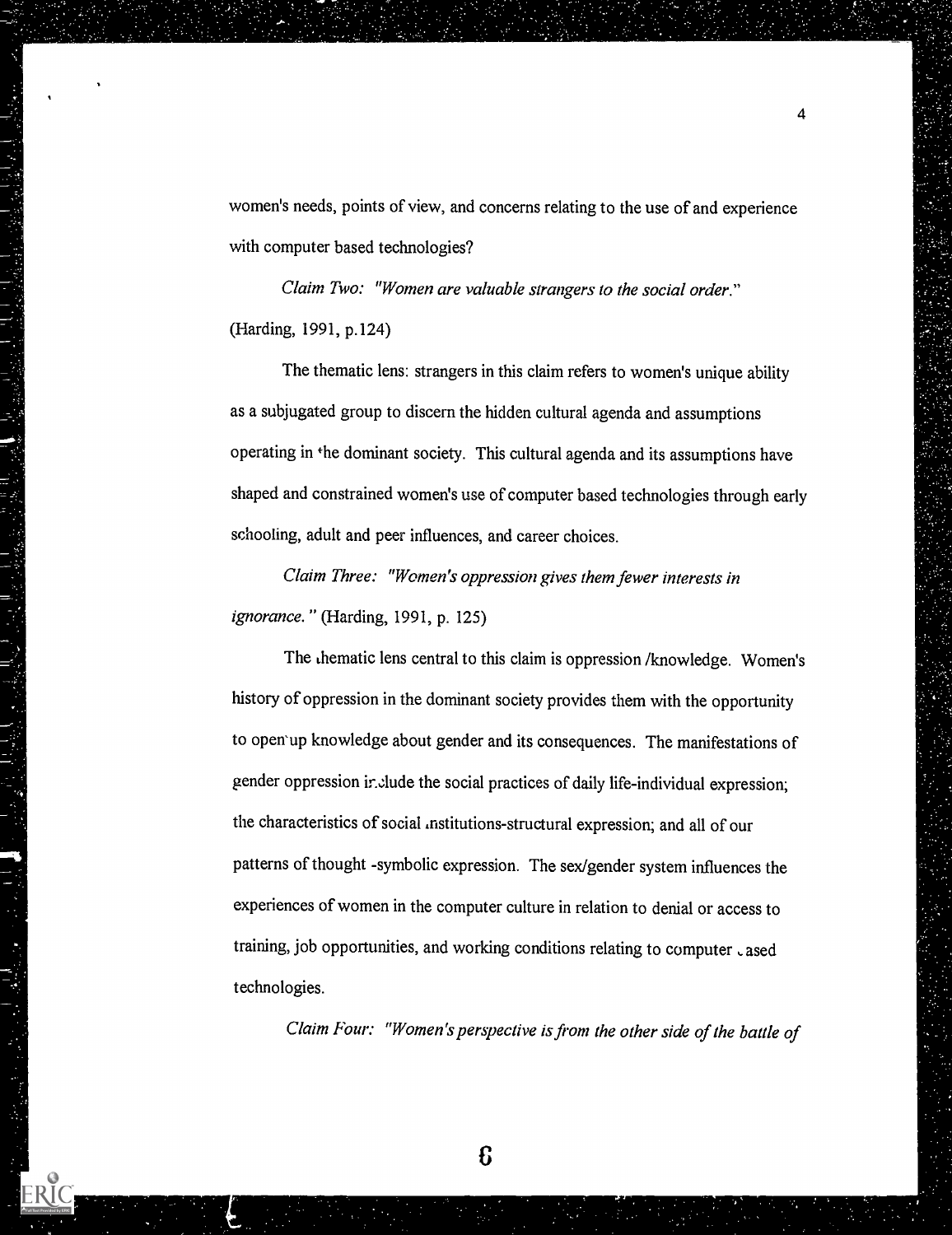the sexes that women and men engage in on a daily basis." (Harding, 1991, .126)

The thematic lens: oattle gains and losses refers to the achievement of women who attain the true knowledge of social reality, and the personal cost of this knowledge in terms of alienation. As women challenge traditional social conventions in learning to use computer based technologies, they may experience an evolution of feminine consciousness. Have wcmen champions/warriors in their lives inspired these endeavors?

Claim Five: "Women's perspective is from everyday life." (Harding, 1991, p.128)

The thematic lens: women's work asserts that women's work differs from men's work because of the institutionalized sexual division of labor. Women work longer hours and are assigned the kind of work that men do not do. Women's work and gender role relationships need to be examined in the context of the family and the school as it relates to women's use of and experience with computer based technologies.

Claim Six: "Women's perspective comes from mediating ideological dualisms: nature versus culture." (Harding, 1991, p.128)

The thematic lens: accepting differences in this claim refers to women's ways of relating to differences in values, cultural behaviors, and thought processes. Women reject the dualism of the positive-negative polarities of traditional thought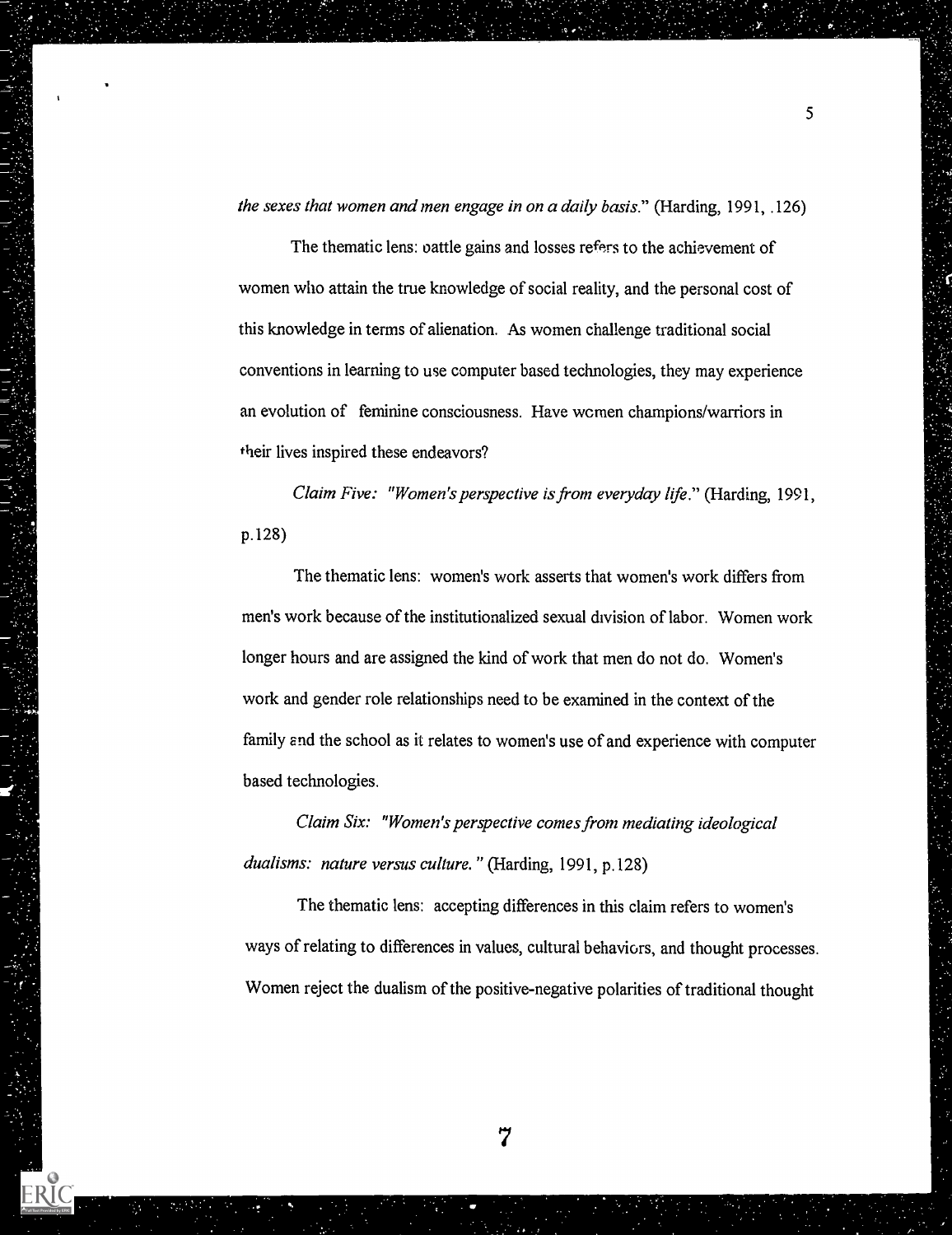that rests on oppositional thinking. Rejecting gender stereotypes about women who use computer based education who use computer based technologies.

 $6 \rightarrow$ 

Claim Seven: "Women, and especially women researchers, are 'outsiders within' ."(Harding, 1991, p.7)

The thematic lens: seeing from the standpoint in this claim refers to the acceptance of women's lives as starting points for research. Women need not be objects in research, but subjects who are competent knowers of inquiry. Feminist researchers acknowledge that their own perceptions and biases arise from the very same system of social relations that they study. I must recognize that my gender, class, and culture, influence my perceptions and gender assumptions as I study and interact with professional women in education who use computer based technologies.

## Claim Eight: "This is the right time in history." (Harding, 1991, p.132)

The thematic lens: theory and science in transition in this claim refer to the fault lines that exist between epistemologies and sciences in times of cultural upheaval. Feminist epistemologies and computer based technologies are frequently in tension with each other. Epistemological biases noted by feminists in computer based activity include: procedural representation of the content to be taught by computers and monological discourse of information presented in computer based instruction. Feminists suggest that computer based technologies can incorporate feminist perspectives. What do women who are professional educators think about the effect of computer based technologies on the students in their classrooms of today and tomorrow?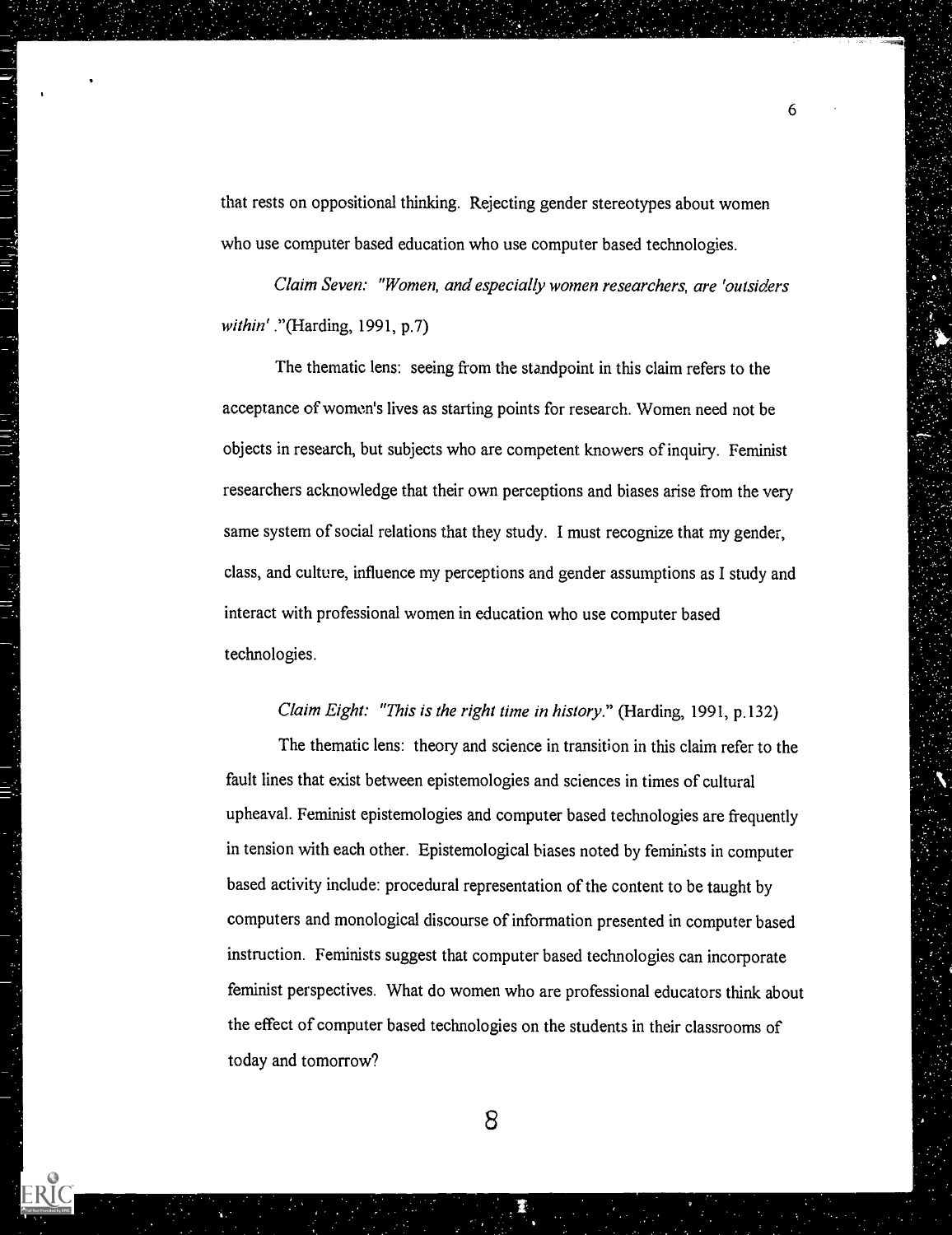#### **Participants**

There was a purposive selection of women informants at Grant College in order to find the best information aources for this study. The following selection criteria were used:

Women were selected because of their experiences with computer based technologies. These experiences were categorized using three levels: beginning, intermediate and advanced. These are not hierarchical classifications but refer to the range of experience across five types of computer applications. These types of computer experiences include:

1)Experience with computer applications that involves learning with computers for drill and practice, educational games, etc.

2)Experience with computer applications that involves learning with computers and keyboarding skills for wordprocessing and database programs.

3)Experience with computer applications that involves learning with computers and application skills for desktop publishing and graphics programs.

4)Experience with computer applications that involves learning about computers for computer programming and programming languages.

5)Experience with computer applications that involves using computers, communication software, and modems for connection to the Internet, accessing networking links, E-mail and the World Wide Web.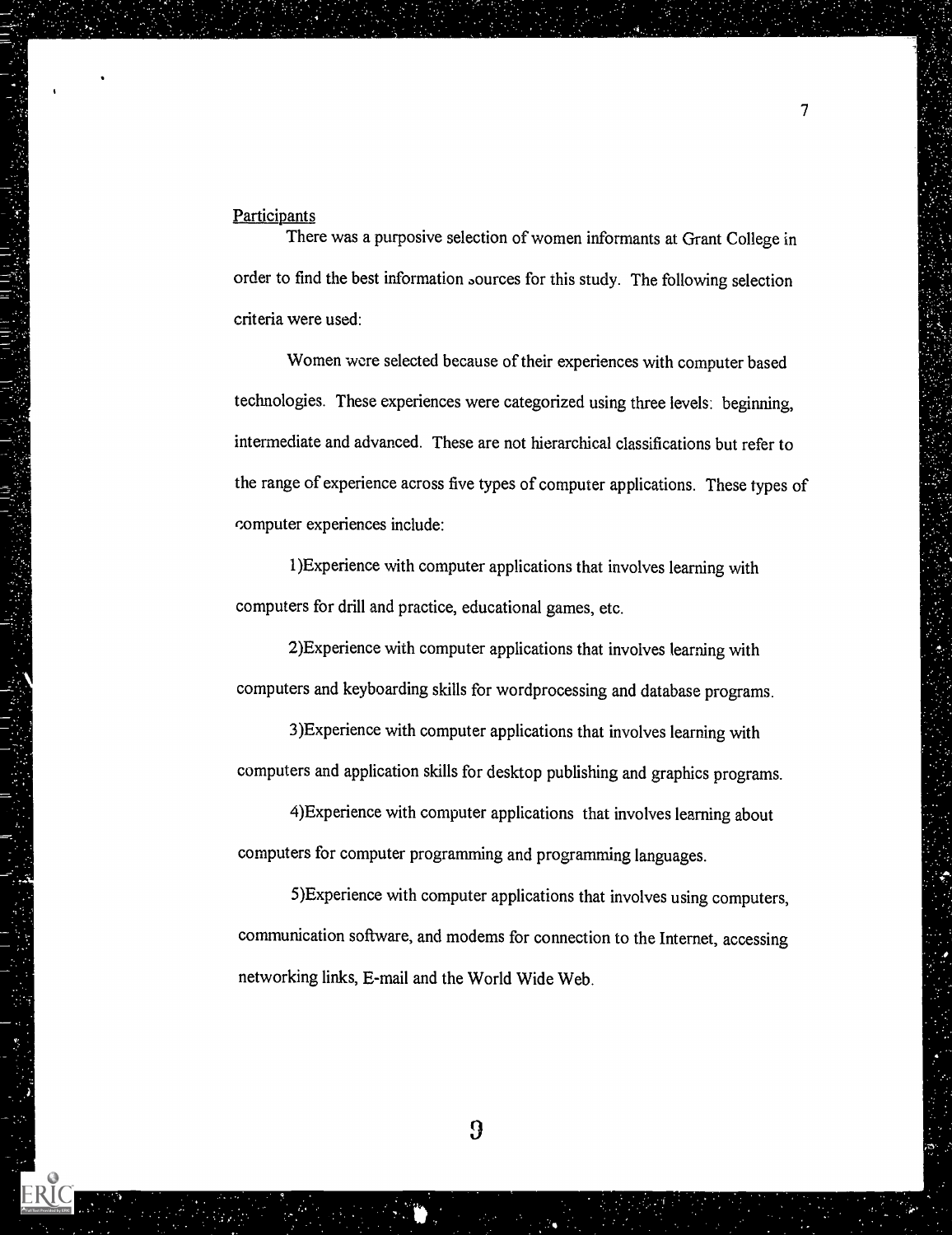| 7<br>30 years of<br>Professor<br>65<br><b>Irish</b><br>yes<br>O'Grady<br>college<br>American<br>teaching<br>Asian<br>Miss Lee<br>1 year<br>24<br>$\overline{10}$<br>no<br>teaching clem.<br>American<br>schcol<br>Mrs. Intel<br>48<br>$\overline{2}$<br>Eur.<br>25 years<br>yes<br>American<br>Computer<br>Programmer<br>Miss Escuto<br>Hispanic<br>27<br>Day care<br>no<br>no<br>American<br>teacher Sp.<br>Ed.<br>Dom.<br>Repub.<br>Miss Bell<br>African<br>45<br>20 yrs.<br>divorced<br>no<br>Principal<br>American<br>53<br>Dr.<br>Eur.<br>Director<br>$\overline{2}$<br>yes<br>Goldman<br>American<br>Miss Garcia<br>Student<br>24<br>Hispanic<br>no<br>no<br>American<br>Teacher<br>Puerto Rico<br>Mrs.<br>5 yrs. teaching<br>31<br>Eur.<br>$\overline{2}$<br>yes<br>Elem school<br>Standish<br>American | <u>Code Name</u> | <b>Age</b> | <b>Ethnicity</b> | <b>Experience</b> | <b>Married</b> | <b>Children</b> |
|----------------------------------------------------------------------------------------------------------------------------------------------------------------------------------------------------------------------------------------------------------------------------------------------------------------------------------------------------------------------------------------------------------------------------------------------------------------------------------------------------------------------------------------------------------------------------------------------------------------------------------------------------------------------------------------------------------------------------------------------------------------------------------------------------------------|------------------|------------|------------------|-------------------|----------------|-----------------|
|                                                                                                                                                                                                                                                                                                                                                                                                                                                                                                                                                                                                                                                                                                                                                                                                                |                  |            |                  |                   |                |                 |
|                                                                                                                                                                                                                                                                                                                                                                                                                                                                                                                                                                                                                                                                                                                                                                                                                |                  |            |                  |                   |                |                 |
|                                                                                                                                                                                                                                                                                                                                                                                                                                                                                                                                                                                                                                                                                                                                                                                                                |                  |            |                  |                   |                |                 |
|                                                                                                                                                                                                                                                                                                                                                                                                                                                                                                                                                                                                                                                                                                                                                                                                                |                  |            |                  |                   |                |                 |
|                                                                                                                                                                                                                                                                                                                                                                                                                                                                                                                                                                                                                                                                                                                                                                                                                |                  |            |                  |                   |                |                 |
|                                                                                                                                                                                                                                                                                                                                                                                                                                                                                                                                                                                                                                                                                                                                                                                                                |                  |            |                  |                   |                |                 |
|                                                                                                                                                                                                                                                                                                                                                                                                                                                                                                                                                                                                                                                                                                                                                                                                                |                  |            |                  |                   |                |                 |
|                                                                                                                                                                                                                                                                                                                                                                                                                                                                                                                                                                                                                                                                                                                                                                                                                |                  |            |                  |                   |                |                 |
| 35<br>Mrs. Varsaw<br>Recent Eur.<br>Substitute<br>$\mathbf{1}$<br>yes<br>Immigrant<br>Parochial<br>school.                                                                                                                                                                                                                                                                                                                                                                                                                                                                                                                                                                                                                                                                                                     |                  |            |                  |                   |                |                 |

# Methodology

ERIC

L ta collection for this study was accomplished using the In-Depth Interview and Interview Guide. Marshall & Rossman (1989) describe the in-depth interview as a data generation technique that is relied on quite extensively by qualitative researchers. It is "a conversation with a purpose". It is an interaction involving the interviewer and the interviewee in which the researcher explores a few general topics to help uncover the participant's meaning perspective, but otherwise, respects how the participant frames and structures the responses.

þ,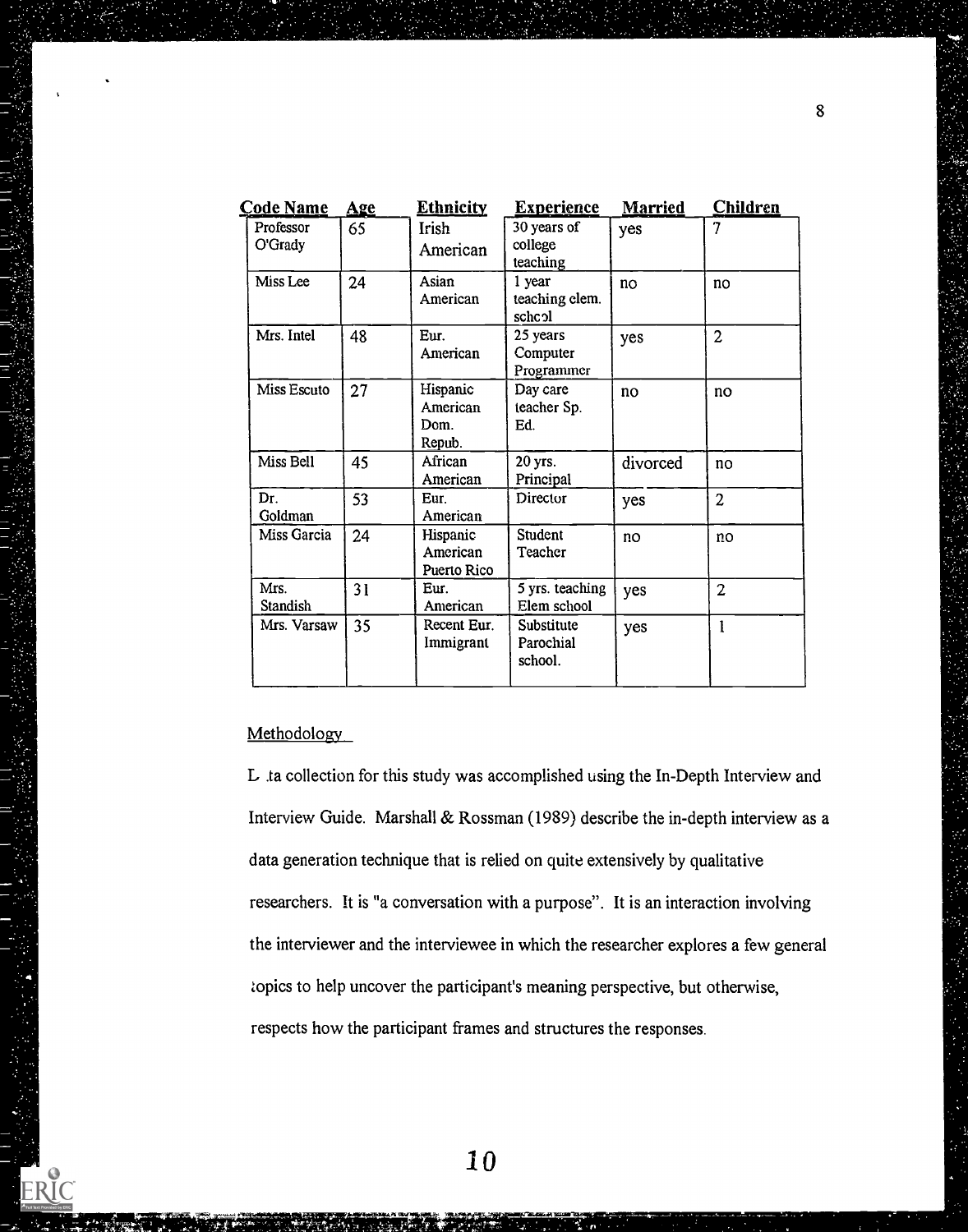My first objective was to allow the respondent to tell her own story in her own terms. Detait-oriented, clarification, and elaboration probes were used to deepen the interviewee's responses to questions (McCracken, 1988, p.35). During session two I used the stimulus of "auto-driving". This series of planned prompts was used when the categories that had been identified in the literature review did not emerge spontaneously in the course of the first interview session. McCracken (1988) defines this technique as follows: "The respondent is asked to comment on a picture, video, or some other stimulus, and to provide his or her own account of what they see there" (p.36). It is usually the researcher who prepares the stimulus material. This is not a projective technique; "it is a prompting strategy that helps to foreground and objectify aspects of the respondent's experiences that are otherwise difficult to bring to the interview"  $(p.37)$ .

Q.

Photographs of people and computers were selected for use in this study as auto-driving prompts. The following criteria were used in their selection:

1. The photographs depict scenes that reflect life experiences of women and computer based technologies. [The use of photographs that depict women's life experiences have been used in the research of Bunster(1977) to reveal the inner world of feelings, values and significance in the study of Peruvian working women Wex (1979) also used thousands of photographs in her study of women and men in public to demonstrate the differences in women's and men's postures and gestures.]

2. The photographs are used as an auto-driving technique to stimulate responses to the cluster categories derived from the conceptual framework.

3. The photographs were colorful, clear, visual illustrations that tell a story.

11

ERĬC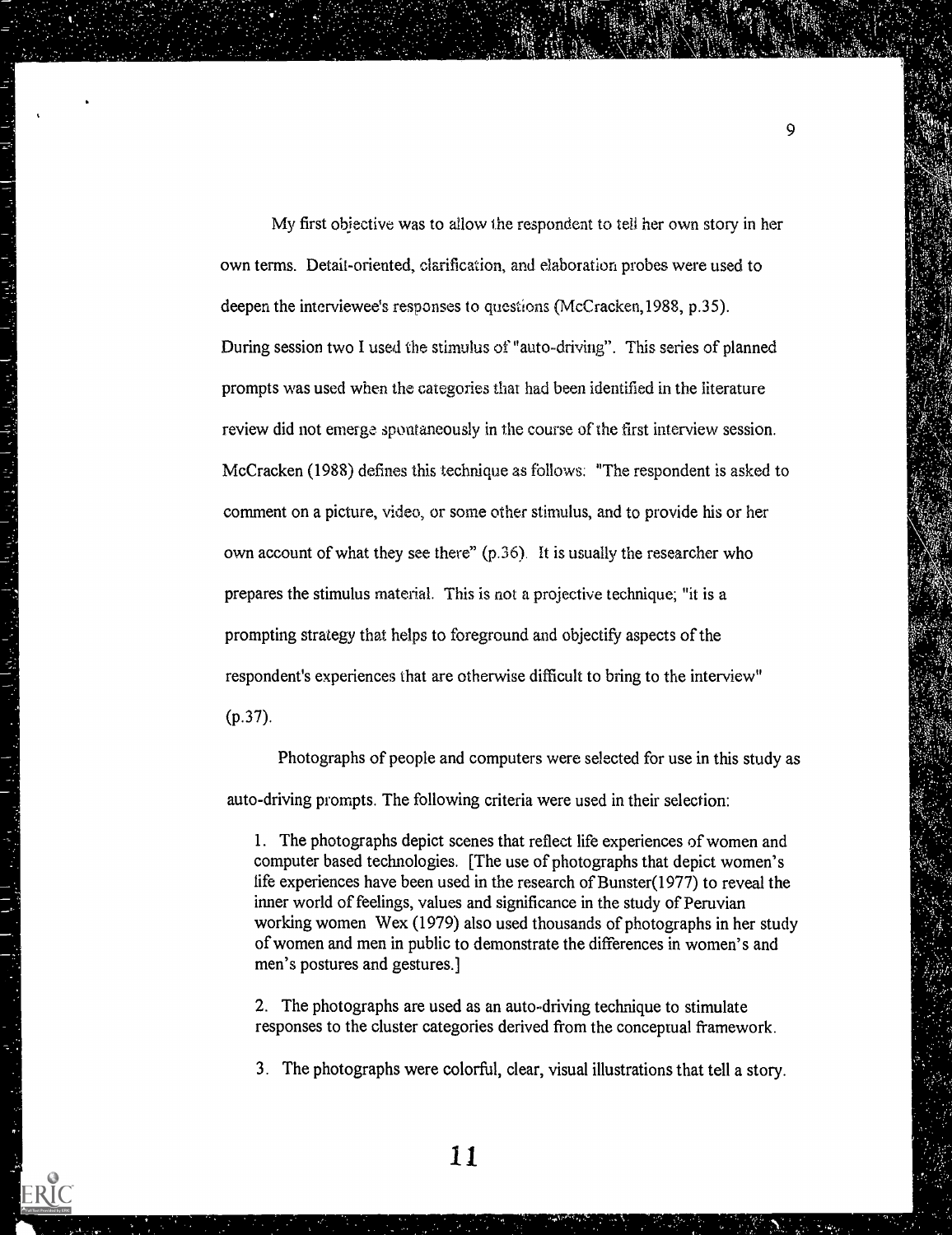The focus of the third interview session was a dialogue with each respondent in which I obtained corrective feedback on previously obtained information. It served as a member check on the data and an opportunity for the respondents to exert control over the researcher's interpretations.

Afterwards, I explained the conceptual framework underlying this study. and asked them for their reactions to the feminist perspective.

The analysis of the data in this study was a process that began with the preservation and collection of data during interview sessions that were taped and later professionally transcribed. Reduction of the data was accomplished through the use of Folio Views, a computer software program that helped in the management and categorization of the data. Coding categories were initially developed from the cluster categories and then modified to suit the new understandings of the data that emerged. As I discovered new codes and created typologies to sort the data a framework of theory emerged. This is what Glaser and Strauss (1967) refer to as grounded theory. The computer software program, Folio Views, stored the data and provided ease of retrieval through the use of Shadow files which left in tact the original transcript. I was able to analyze and highlight coding categories through the use of Query and Highlighter. Thus this computer program permitted a flexible and evolving set of coding categories. Notes on new insights could be easily attached using the icon in the left margin. Miles and Huberman (1994) evaluated twenty two computer software programs.

E<br>L

12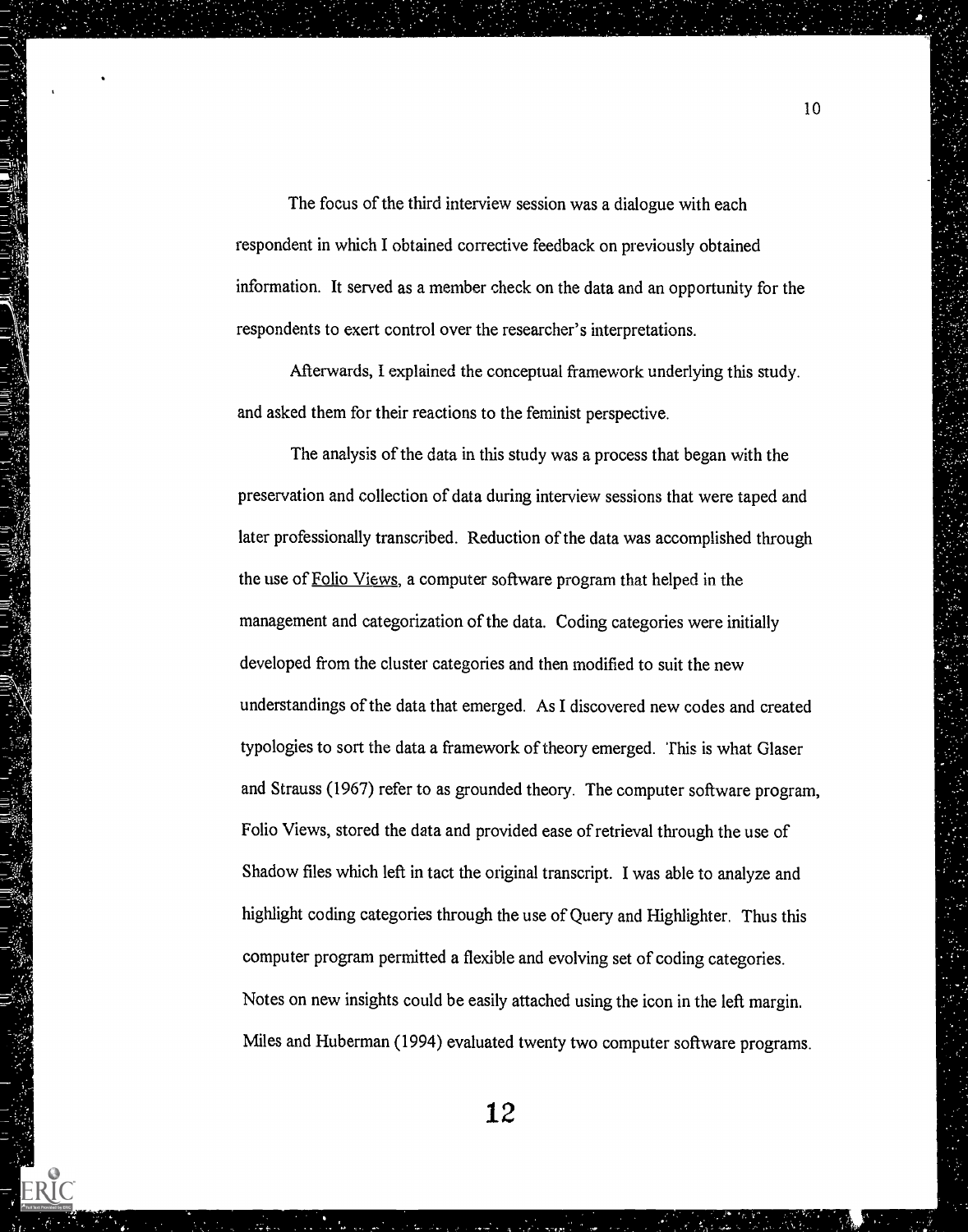Folio Views was given a high rating for user friendliness. It was also rated "Strong" on Coding, Search and Retrieval, Database Management, Memoing, and Data linking (p.316). I found this computer program to be all of the above.

#### Comparison

As researcher I was the "human" instrument in the analysis of qualitative data derived from the interview sessions. In the first stage of analysis the researcher "acts more like an archaeologist, sorting out important material from unimportant material with no attention to how the important material will eventually be assembled" (McCracken,1988, p.44). I used the data from interview session one as an entranceway into the assumptions and beliefs of the respondent. I had to reflect and decide on the coding categories derived from the transcripts. I had to select the photographs that I believed reflected tne thematic lenses. My reflections upon a stream of associations evoked by the data helped me to develop insights into the meaning of the data (p. 45).

During the second stage of the analysis process, I employed the seven cluster categories derived from the conceptual framework as a template against the coded categories derived from the data in the first and second transcribed interviews. I searched for relationships or similarities evident in the data. Then I went back to the data derived from the three interview sessions in order to develop a thematic analysis for each case. Patterns and themes sometimes emerged that were appropriate to more than one data strip. I read this material through many many times to try to review my thoughts about the meaning of the words used by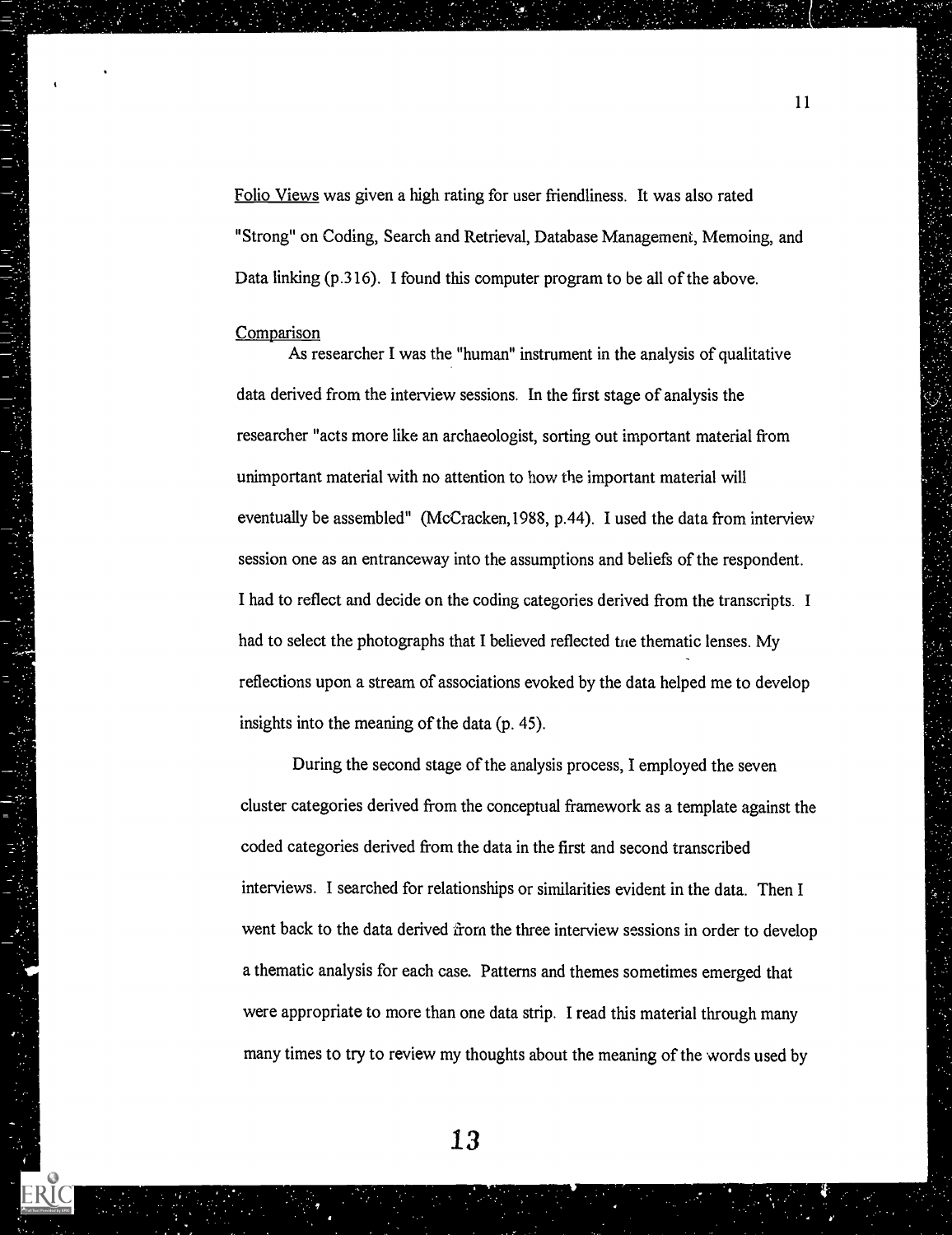the respondents in the context of our discussions during the interviews. .Afterwards the themes derived from each of the cases were categorized using the original research questions in this study.

The third stage was a time of judgment in which I analyzed all the respondents' themes for each of the seven research categories and searched for new understandings. After a lengthy period of immersion and reflection I was able to draw out new understandings from a comparison of each category and the themes that emerged. This is presented in a cross-case analysis derived from the thematic analysis of each of the nine cases. The complete cross case analysis and thematic analysis of each of the cases may be found in its entirety in the doctoral dissertation from which this paper has been written.

The fourth stage of this analytical process involved returning to the original claims in Feminist Standpoint theory as a basis for analysis and pattern matching of the data.  $Y$ in (1989) defines pattern-matching as one of the most desirable strategies for case-study analysis: "Such a logic compares an empirically based pattern with a predicted one. If the patterns coincide, the results can help a case study to strengthen its *internal validity*" (p.109). The findings from the crosscase analysis were matched against the claims in order to shed nev light on the narratives of women who use computer based technologies. It was at this time that I also found it necessary to bring together several of the claims that were similar.

14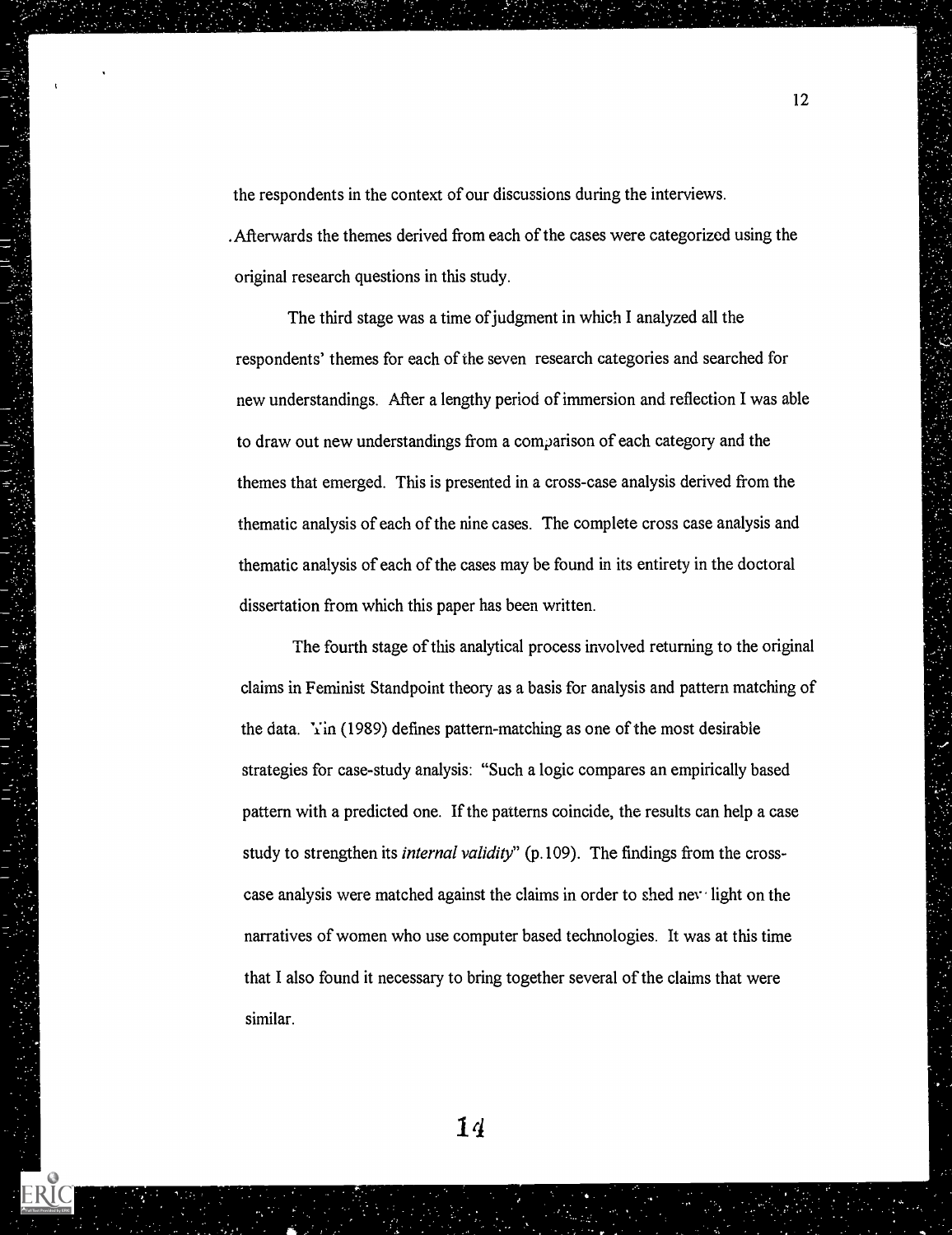## Cross-case analysis

Themes From Early Learning Experiences

The early beginnings of these nine women of the computer generations were strangely similar although they came from a variety of ethnic, racial, and religious backgrounds: Eight women were born in the United States; Mrs. Warsaw immigrated from Europe. The eight women born in this country remembered their early schooling experiences because of the admiration they had had for the teachers who inspired them: Three of these women remembered their early childhood teachers. Three of these women referred to teachers who inspired them when they were in public elementary schools. But Dr. Goldman referred to her elementary school teacher in the Yeshiva and Professor O'Grady, recalled the nuns who had been "inspirational of intellectual life" in high school.

Seven of these women, including Mrs. Varsaw, expressed the childhood dream of becoming a teacher. Mrs. Intel, however, wanted to be a scientist although she knew no scientists. Interestingly, seven of the women did not recall learning science or remembered science classes in which they only read about science. Miss Bell was the only respondent who described "hands-on" science lessons. Dr. Goldman stated that she wanted to be a "wanderer" and travel the world.

What were the reasons for these children's early connections to their teachers? Seven of our respondents described their emotional connections with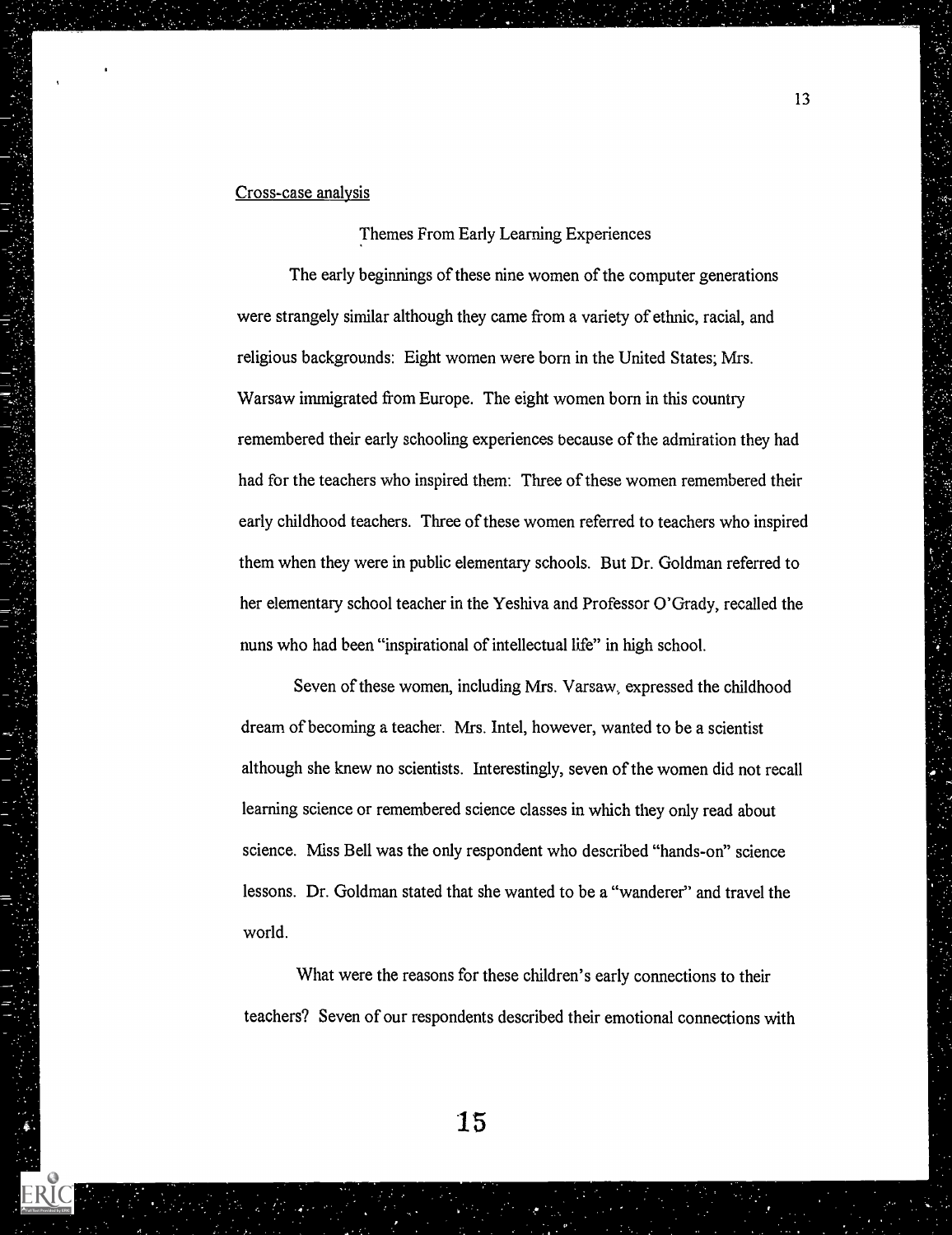their elementary school teachers in terms of the support, trust, and self-esteem that these teachers gave them. For example Professor O'Grady described her encounter with a nun, in the library in junior high school, who also awakened her to a new sense of self by associating her name with a famous Irish queen.

The respondents' emotional connections to their teachers endured across the expanse of many years. Positive emotional connections were also evident in the strong relationships that these women had with their mothers. Many of these mothers were not intellectual women. They were factory workers, housewives, and newly arrived immigrants who trusted and encouraged the dreams of their children. However, three of our respondents described negative mother-daughter relationships. Professor O'Grady remembered the constant berating of her mother who wanted her to stop wasting time studying. Mrs. Intel recalled: "My mother loved me but didn't inspire me because she was too passive" Mrs. Escuto revealed that her mother cooked daily meals and brought them up to her apartment because she did not live with the family. But she referred to her aunt, not her mother, as the inspirational woman in her life. Since these women had effective teacher role models whom they wished to emulate, why did six of the nine women begin their studies and careers in business?

Most of these women were limited in their choices by economic constraints and family tragedies. Professor O'Grady emphasized that there were "no choices" since her father was ill and there was  $\rightarrow$  carfare to go to college. Mrs. Intel was

14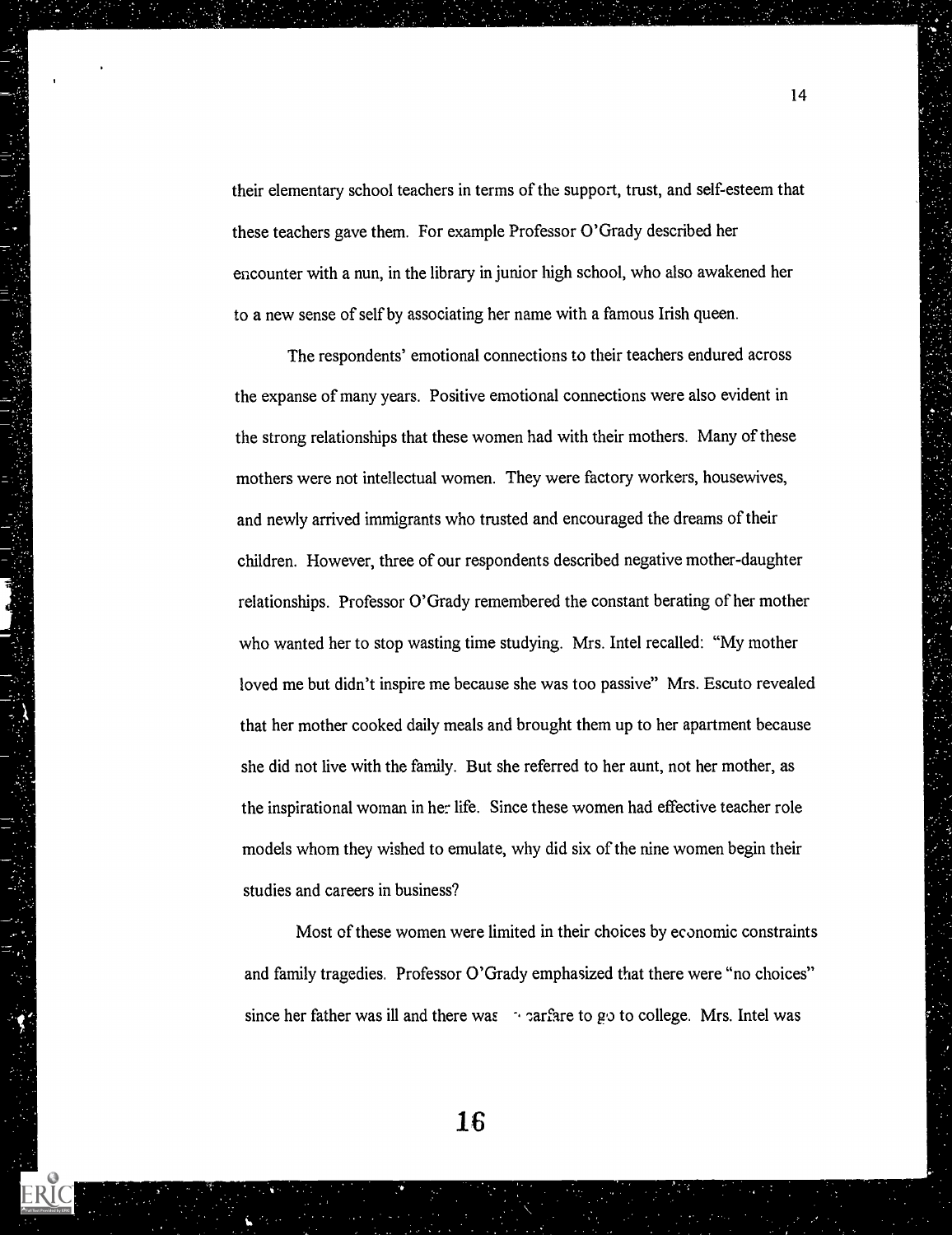limited in her choices by family problems, illness, and death. She did not fulfill her desire to study architecture but studied computer programming so that she could obtain employment and help with the financial needs of her family. Mrs. Varsaw's credentials as a teacher in Europe were not accepted in America, consequently she went to a technical institute to become a secretary. Miss Lee, and Miss Escuto also majored in business studies to help with the family income although they did not feel comfortable in this environment. Mrs. Standish was not limited in her choices during her early years because of her famous father's sports career. But her college years were very difficult after her parent's divorce because she had to work to support herself through college. She decided to major in international business and accepted a job in investment banking.

The early years of these women revealed inspirational teachers and strong emotional connections to their mothers and teachers. But the childhood dreams of becoming teachers had to wait for many years to be fulfilled.

Themes From The Work Context And Its Relationship To

Computer Technologies

The work experiences of these women were many and varied; nevertheless seven of the nine women described aspects of discrimination that they had encountered as women in the workplace. Four of these women described verbal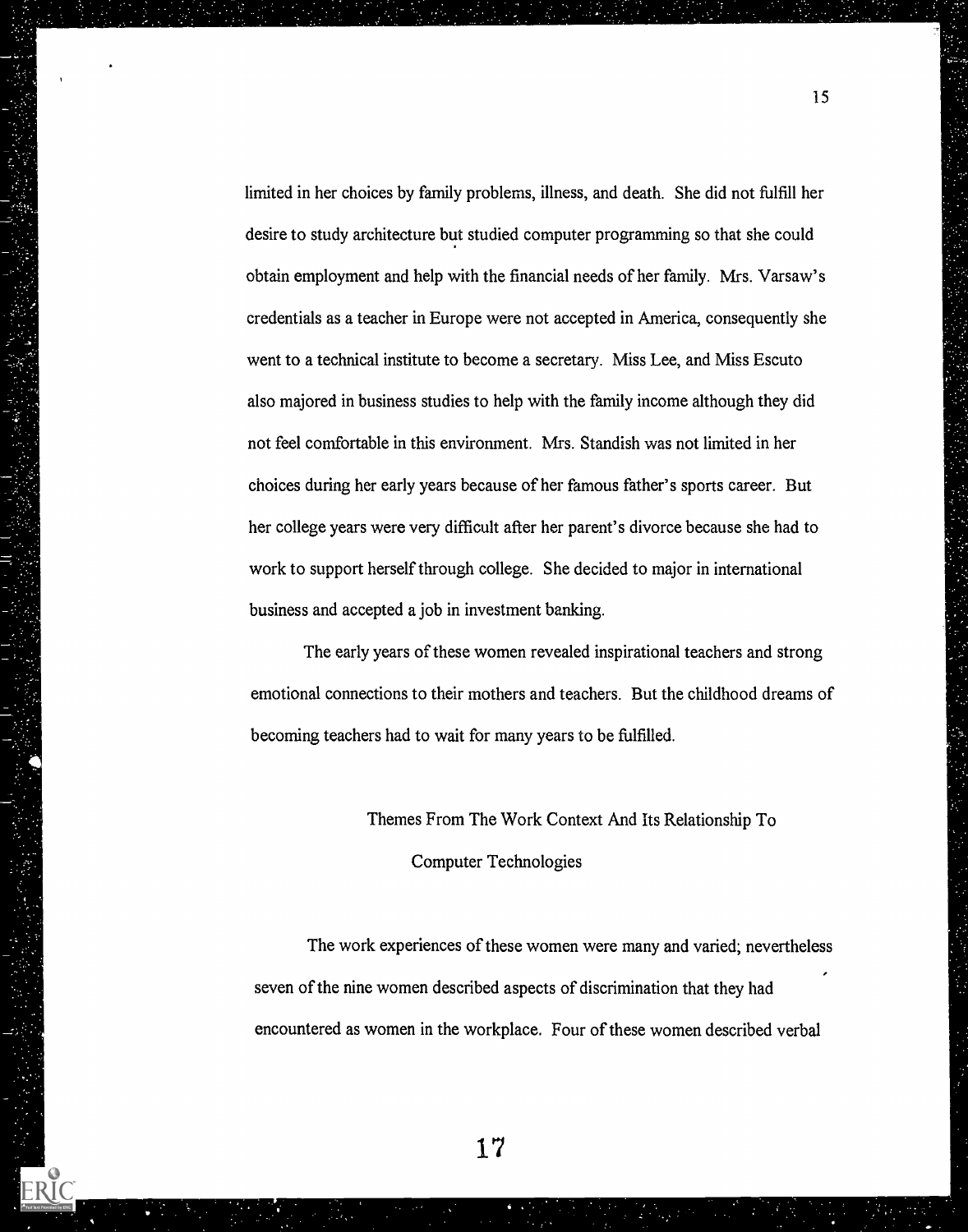and financial manifestations of discrimination in the business world. Professor O'Grady and Miss Escuto described discriminatory practices in offices and on the job at the college and pre-school level. Interestingly, Miss Lee perceived the discrimination that she experienced in her role as elementary school teacher as age discrimination. She thought that she was not respected because she was one of the youngest staff members. It is to be noted that most of the respondents who worked as teachers at the elementary school level perceived no discrimination in promotions or salary, based on gender. This may explain why Dr. Goldman whose school and work experience were at this level, stated that she never encountered discrimination on the jcb. Miss Garcia was not included here because she had not graduated and did not have any previous outside work experience. Miss Bell stated that she was appointed principal because the district office personnel were looking for a woman as a result of legislation that provided equal opportunity to women and minorities. But once on the job she stated, "women have to prove themselves more than men in leadership positions."

16

The awareness of discrimination in the workplace did not end at the personal level. Five of the eight respondents were acutely mindful of the unjust and discriminatory practices happening in their work environment. Professor O'Grady described the differences in computer use that she noted in schools in disadvantaged and affluent neighborhoods. Miss Bell noted that the computers in her school's computer lab were obsolete and that this would prove a disadvantage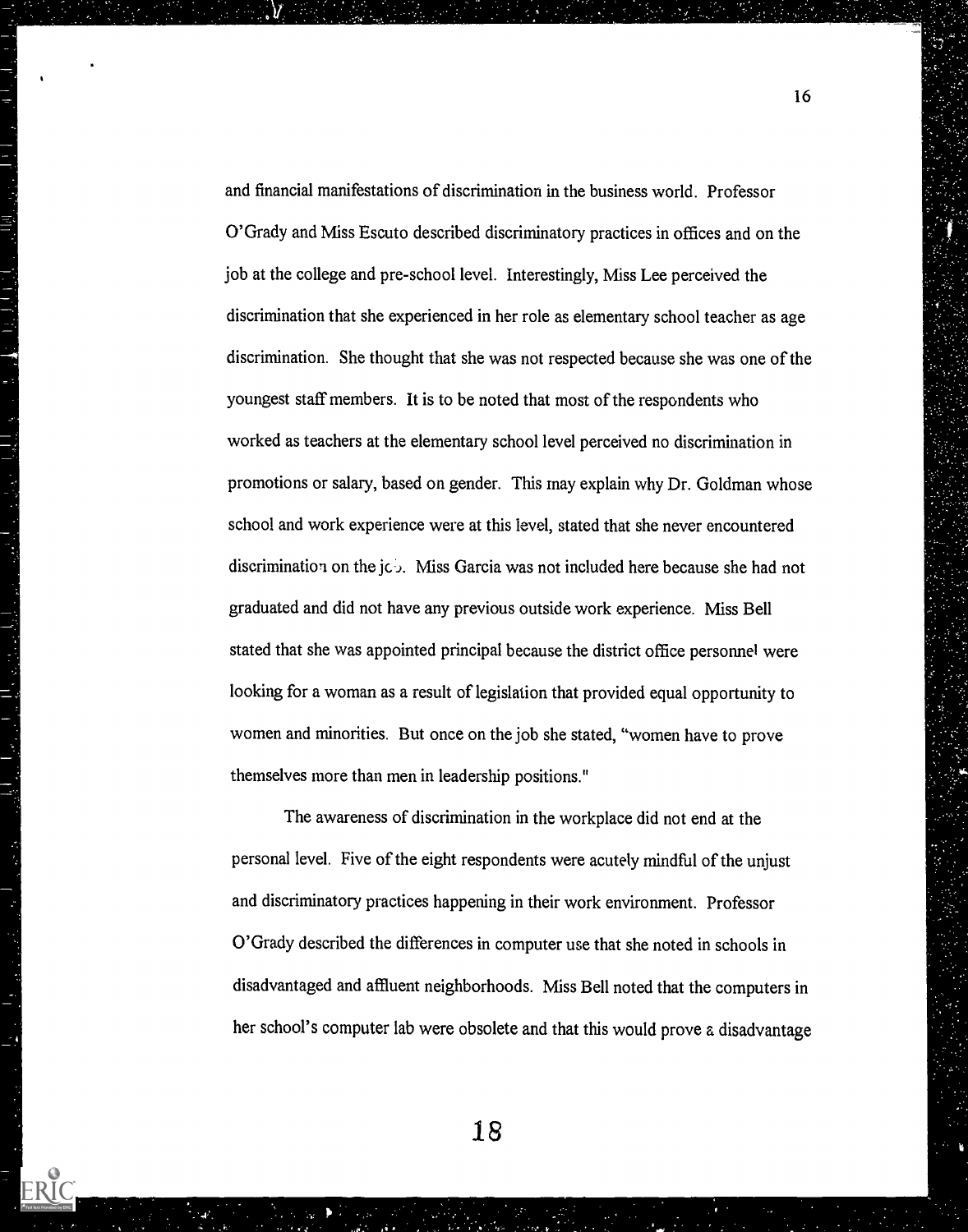to her youngsters who lived in the inner city. Miss Intel described her aversion to the bigotry of the villain in the business world whose practices led her to leave the company. Mrs. Varsaw, Mrs.; Intel, and Mrs. Standish noted the need for trained computer teachers in their urban elementary public and parochial schools. They realized that the children would not develop computer skills that could enable them to compete for jobs in the future by observing the computers on display in these schools.

All of the women in this study used the computer for word-processing reports, letters, etc. Mrs. Intel used the computer for statistical applications of math scores in her role as intern in a public school. Miss Bell, and Dr. Goldman used the computer to access the Internet to find funding. Miss Lee had the ability to use the computer for desk-top publishing but she had no access to computers on her job. Access was also denied to Mrs. Varsaw and Miss Escuto. Mrs. Standish, however, found no computers in the first school she taught in and "a ton of computers" in the second school she was transferred to. She noted many practical applications for computer use: teaching math through Logo, learning to use the Write to Read program, and accessing the Internet to share ideas with other teachers. Her future dream was to return to the third school she had worked in before leaving to have her baby. She was inspired by a dream to go back and set up the computer lab so that these children would have a chance to learn computer skills. Professor O'Grady expressed a similar wish te reverse discrimination and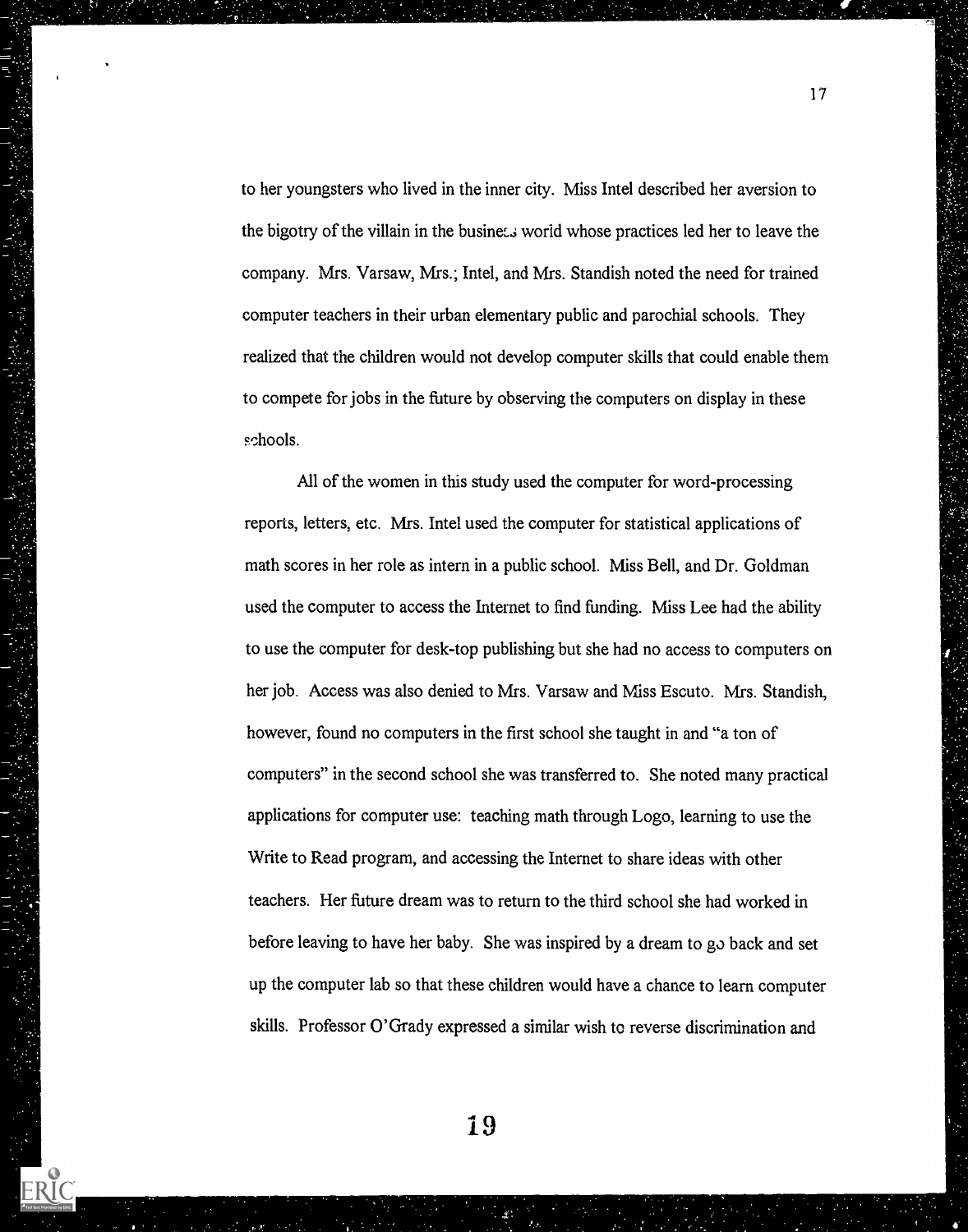go back to teach in an elementary school where she would teach little girls not to be afraid of frogs and things.

Eight of these women who are now teaching expressed satisfaction in the job they were doing and stated that they would continue teaching even if they had the possibility of a second career choice. However, Miss Garcia who lad not started on her teaching career stated that she would have loved to work with computers if she had had a second chance to choose.

These women have experienced discrimination in the workplace because they are women. They have also become sensitized to the injustice and unequal treatment of other colleagues and the children they teach. Did these professional women in education have equal access and opportunity to learn computer based technologies?

# Themes From Opportunities To Acquire Knowledge About

# Computer Based Technologies

These nine women of the computer generations learned to use computers at various ages and stages of their lives. Three of these women had opportunities to begin to learn computer skills while they were in the sixth grade. Miss Escuto's opportunity opened when her freshman class in high school was randomly chosen to learn BASIC, a programming language.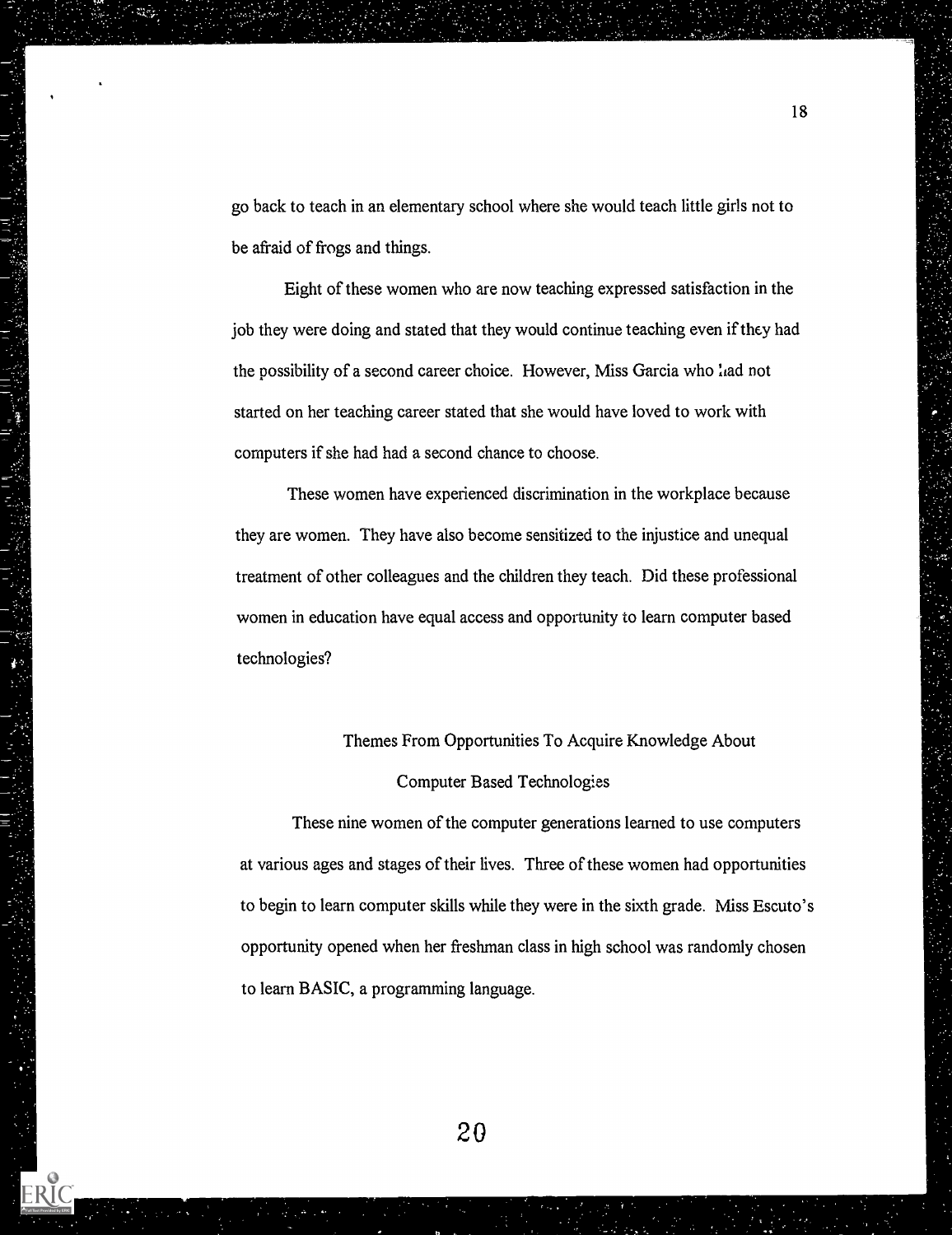Professor O'Grady and Miss Bell learned about computers in their college years. Professor O'Grady used the mainframe for the statistical analysis of her doctoral dissertation; Miss Bell learned to operate the computer as part of a job working with literacy students at the college. Mrs. Intel, who at 48 years of age was Miss Bell's contemporary, studied computer programming after high school. She took courses in an adult education program and began her computer experience on a mainframe.

Mrs. Varsaw and Dr. Goldman recently learned to use computers. Mrs. Varsaw was introduced to computers at a technical institute while Dr. Goldman enrolled in a course in adult education.

Five of these women were once employed in jobs working with computers. Three of these women worked in the business world. Miss Bell and Miss Lee however, worked in the college. Interestingly, four of the five women who worked with computers on the job described a large time gap during which they stopped using computers. Miss Escuto also indicated that many years had passed before she began to use a computer again. What were the reasons for this time gap in computer learning? Finding the answer to this question begins with a review of the respondents' descriptions of how they learned to use computers.

Five of the respondents said that they used logical reasoning to learn about computers. Four of the respondents said that they used intuitive reasoning to learn about computers. However, seven of the nine respondents described experiential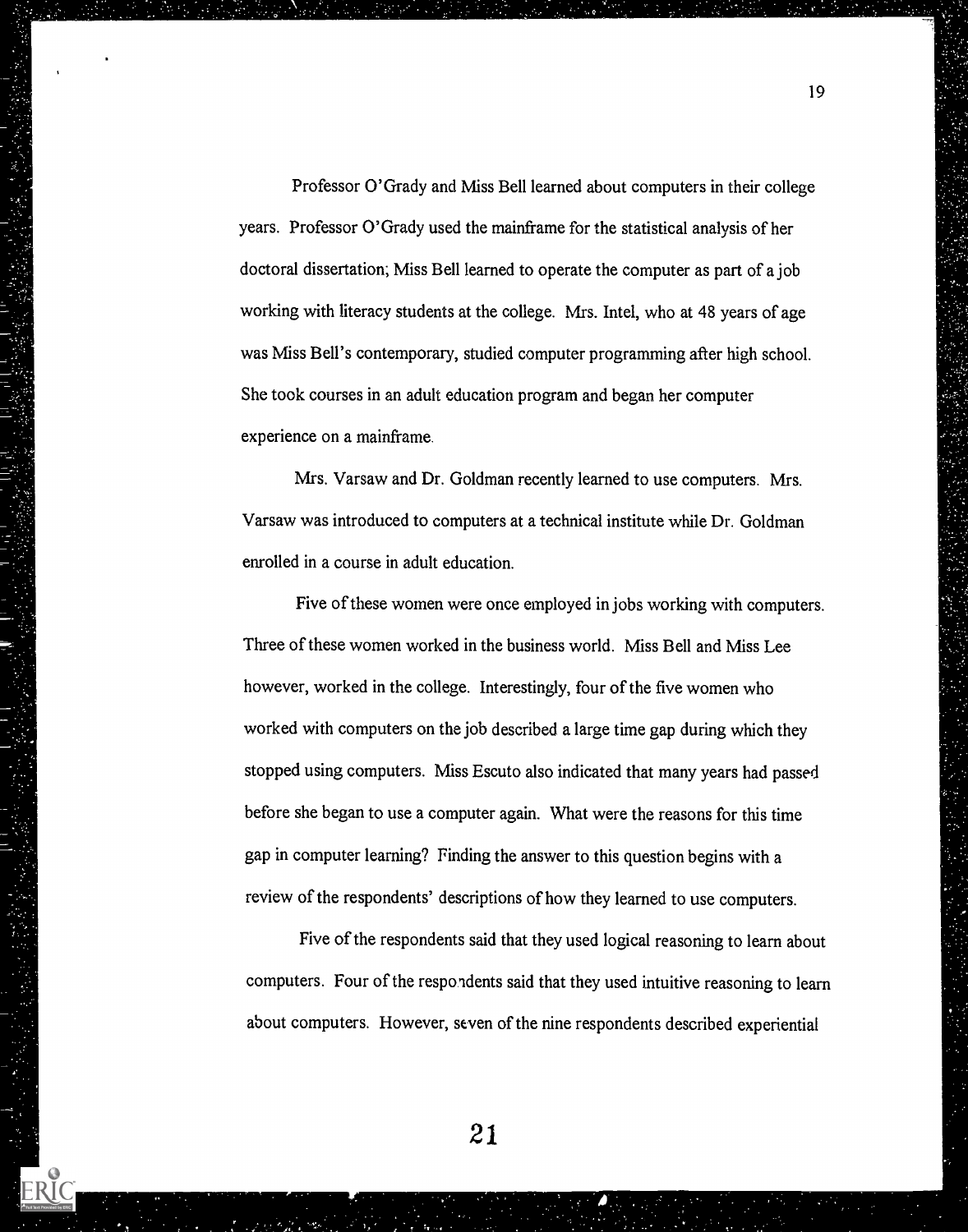learning methods: trial and error, figuring it out, working it out, following my intuition, etc. Mrs. Intel and Mrs. Varsaw, however, learned their computer skills through formal study programs.

These respondents were motivated to learn experientially because of the need to use computers in college and on the job to write reports, evaluations, journals, etc. These were practical applications using word-processing skills. Moreover, these women were encouraged by male links to their computer learning that helped to span the time gaps in these women's computer experiences.

After many years had passed Professor O'Grady began to learn to use a desk-top computer with the help of the young man in the faculty computer center who came to her house to reorganize the icons on her screen. Fifteen years after Miss Bell's college computer course, she was motivated to continue to learn about the computer when her school became an ATS school. She received help from a male teacher and a male supervisor at her school when she wanted answers to questions about computers. Miss Escuto recalled that as a teenager she no longer felt comfortable among her brother's computer friends. But it was this brother who motivated her to start learning again after many years when he bought her a laptop computer. Mrs. Standish found help from "computer nerds" working in the Economics lab when she was a college student. Many years later, she bought a computer and taught her husband how to use it. As time passed however, he began to share the "new things" that he has learned about computer programs.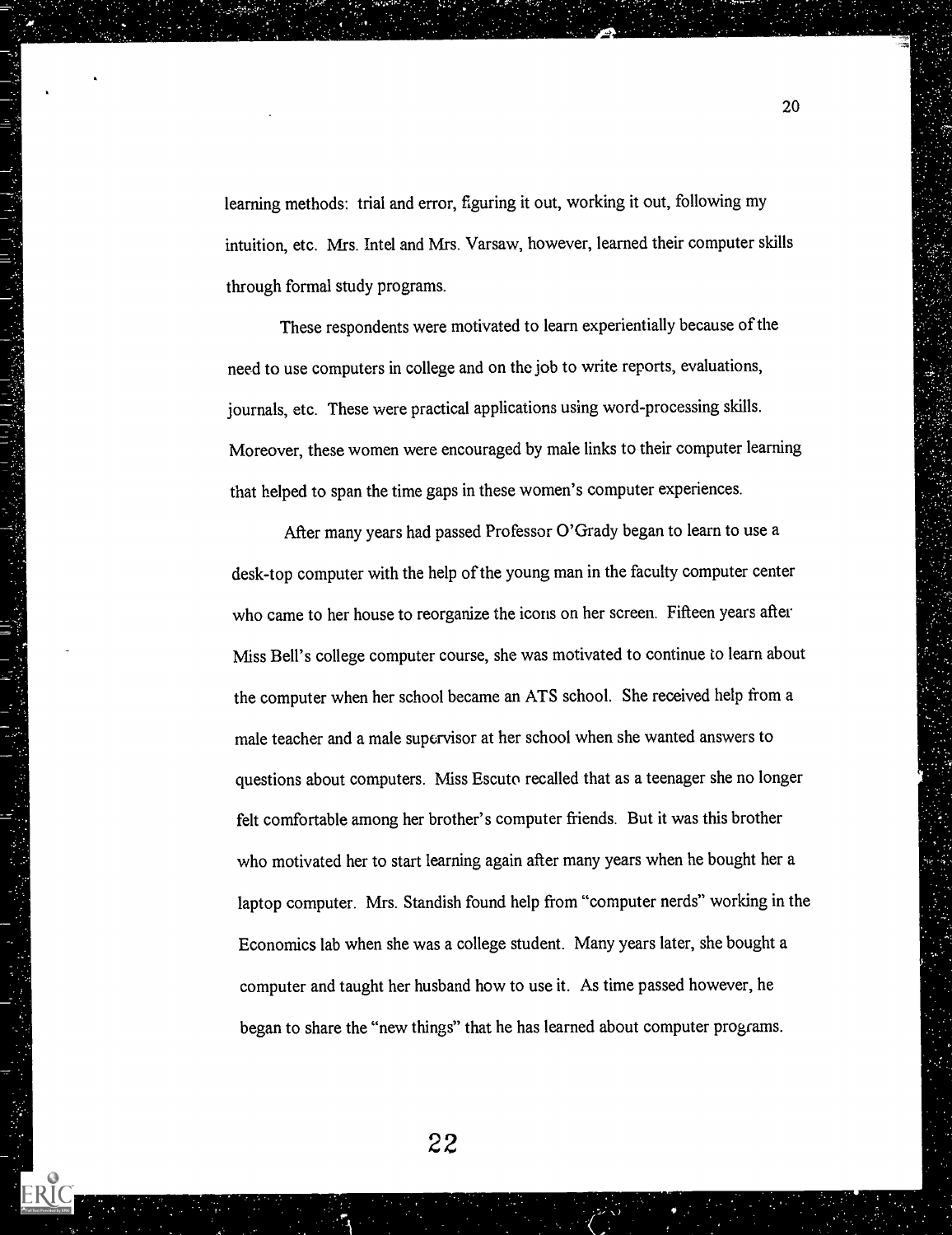Dr. Goldman and Mrs. Varsaw were also motivated to learn because of practical applications on the job and at the college. Dr. Goldman hired a male student who was a computer major to tutor her so that she could add graphics to the resource guide she was writing. Mrs. Varsaw received help in accessing information for her college reports from a young boy who was her neighbor's child. Interestingly, Miss Lee stated that her uncle graduated as a computer programmer but she never spoke to him about computers. She said, "I am not one to talk about it." Professor O'Grady, Dr. Goldman, Miss Bell and Miss Escuto made the same comments. Some of these women even suggested that there were differences in the way males and females learn and talk about computers.

Miss Escuto suggested that men can talk about computers for a much longer time than women can. Miss Lee indicated that women are more familiar with life experiences, not technical things like computers because they are pushed into maternal activities. Mrs. Intel observed that boys have more confidence and take chances but girls don't feel comfortable having fun. She noted that the boy high school interns were learning about the computer by playing games. The girl intern excluded herself from this type of learning. Mrs. Intel believed that "girls were more dutiful" which prevented them from learning through games.

These professional women had access and opportunity to gain computer knowledge. They had taken computer courses and described their learning methods as experiential. They were helped in these endeavors by male friends, co-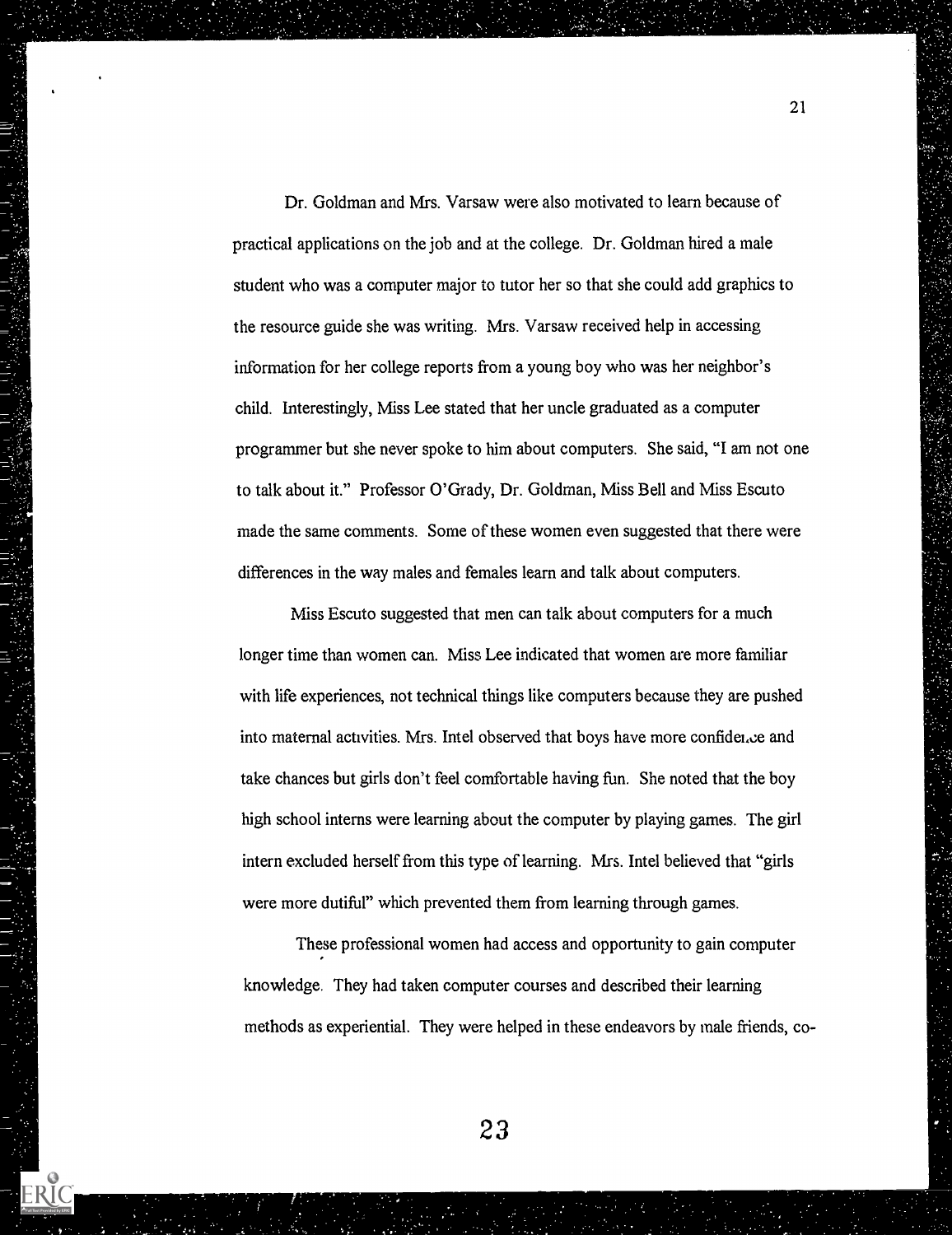workers, and family. Some of these women worked with computers in the business world and at colleges. But, their progress was not linear. There were time gaps that necessitated relearning computer skills. Although Mrs. Intel became a computer programmer, our other respondents did not have long range computer learning goals. They were :notivated by more practical considerations of how the computer could aid them in their job or in their studies. Was this because there were differences in the way men and women perceive the use of computer based technologies? These women's daily lives may provide answers to this question.

Themes From Daily Living Experiences Within The Context Of The Family And Its Relationship To Computer Based Technologies

These professional women of the computer generations worked in three different settings during a twenty-four hour day. They divide their time between the home, the school and community activities. However, this distribution of time was not always predictable. Five of these women were married. Two of these women had younger children to care for. Four of these women were single but only two lived alone. All of these women indicated that they did not employ household help; they were responsible for the daily care and nurturing of the family. Two of the five married women indicated that their husbands were willing to share in certain household chores. All of these women, however, cooked,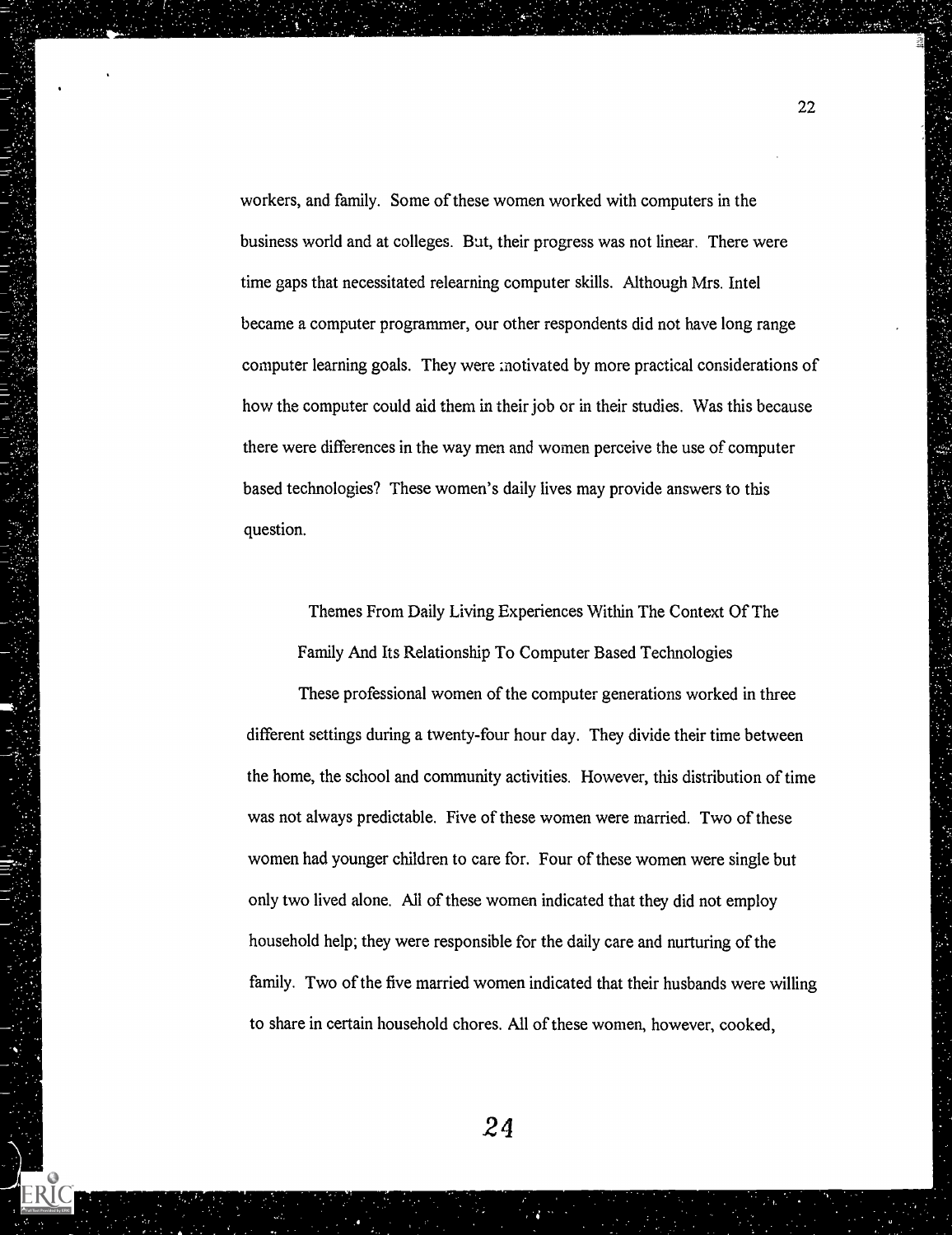cleaned, shopped, and did the laundry for themselves and their families. The daily requirement of providing material and maternal benefits to a family is only exceeded by the demands of a job that also require responsibility for the teaching and learning of students.

Eight of these nine women worked eight or more hours a day in schools or colleges. Mrs. Standish was working in a school but is now on childcare leave. Miss Garcia was student teaching in an elementary school. Five of these women hold second jobs after school and/ or on weekends. Eight of these women were taking college or business courses in the evening to complete a degree or update their professional skills. Professor O'Grady and Dr. Goldman also indicated that they were writing a text book and a resource guide for teachers during their spare time.

Two of these women, Miss Garcia and Miss Escuto, devoted one day a week to their church where they taught classes in religion. Mrs. Varsaw also indicated that she would soon become very active in the parochial school once her daughter entered first grade there next semester.

When do these women use computer based technologies? Five of the women who have computers at homework on their computers in the very late evening and/ or on weekends. Most of the work involved the use of the wordprocessing of reports and letters relating to their jobs. Professor O'Grady, Miss Bell and Dr. Goldman own new multimedia computers that they use to access the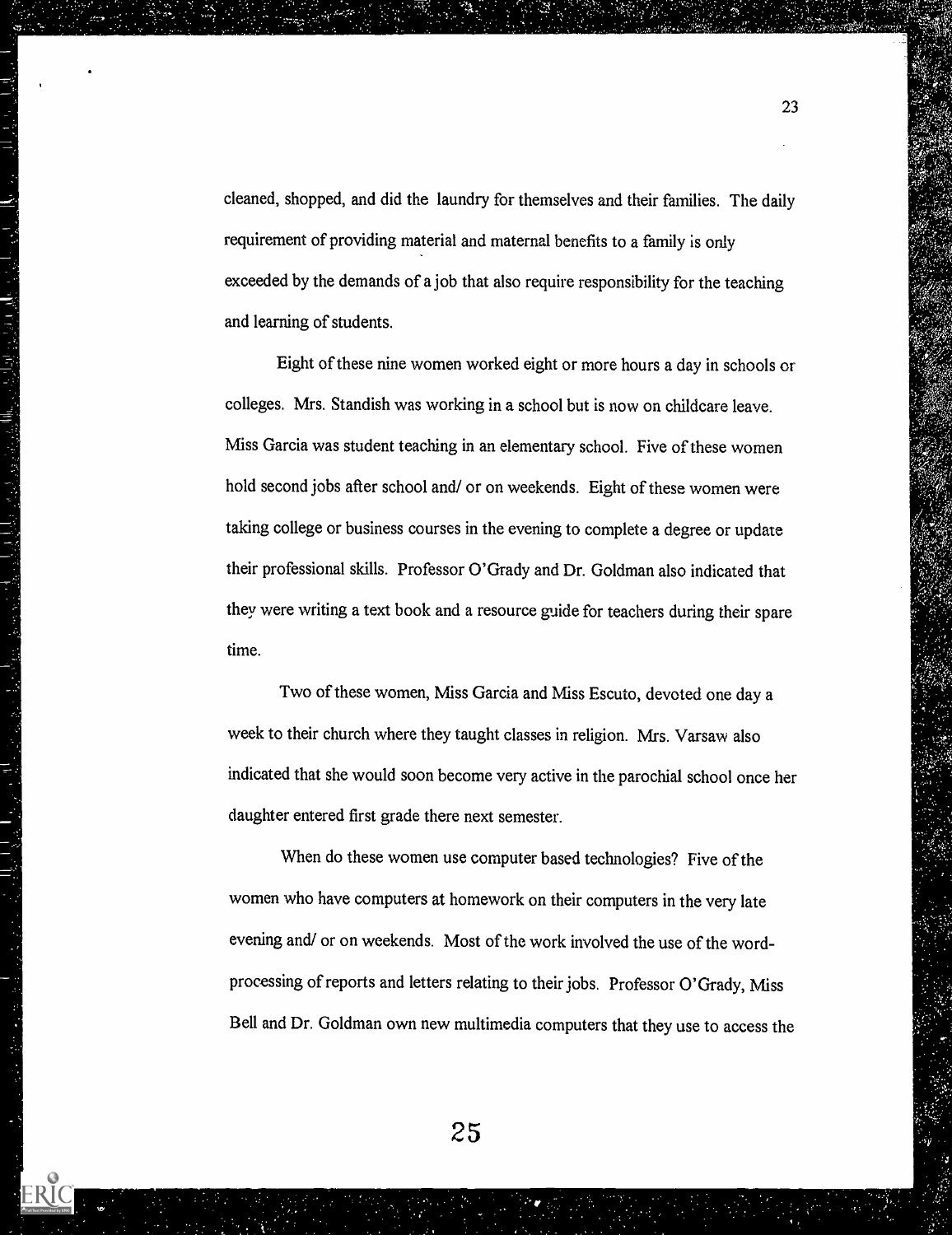Internet through America On-line. Demonstrations for family and friends usually motivate, this use. Three of these women introduced their husbands to computer based technologies and were helping them with their computer work: Mrs. Standish worked one day a week at her husband's office on Microsoft Excel spreadsheets. Mrs. Intel's husband brought home his computer work from the office and she used Lotus to update his programs. Professor O'Grady had prepared a special word-processing file for the letters she has typed for her husband.

Time management is an essential factor in learning about computer based technologies. But these professional women in education had priorities: their families, their jobs, their coursework, and their church activities. When did they have the time to surf the Internet or explore the World Wide Web? How could they be challenged to reorganize their priorities so that time would be given to learning more about computer based technologies? Computer networking has been suggested as one possible strategy to achieve this objective.

# Themes From Women Who Have Inspired These Women To Learn About Computer Based Technologies

These women of the computer generations lived in varied domains and engaged in many conversations with women throughout tne course of a day's activities. In fact, Miss Bell stated, "women socialize better with other women and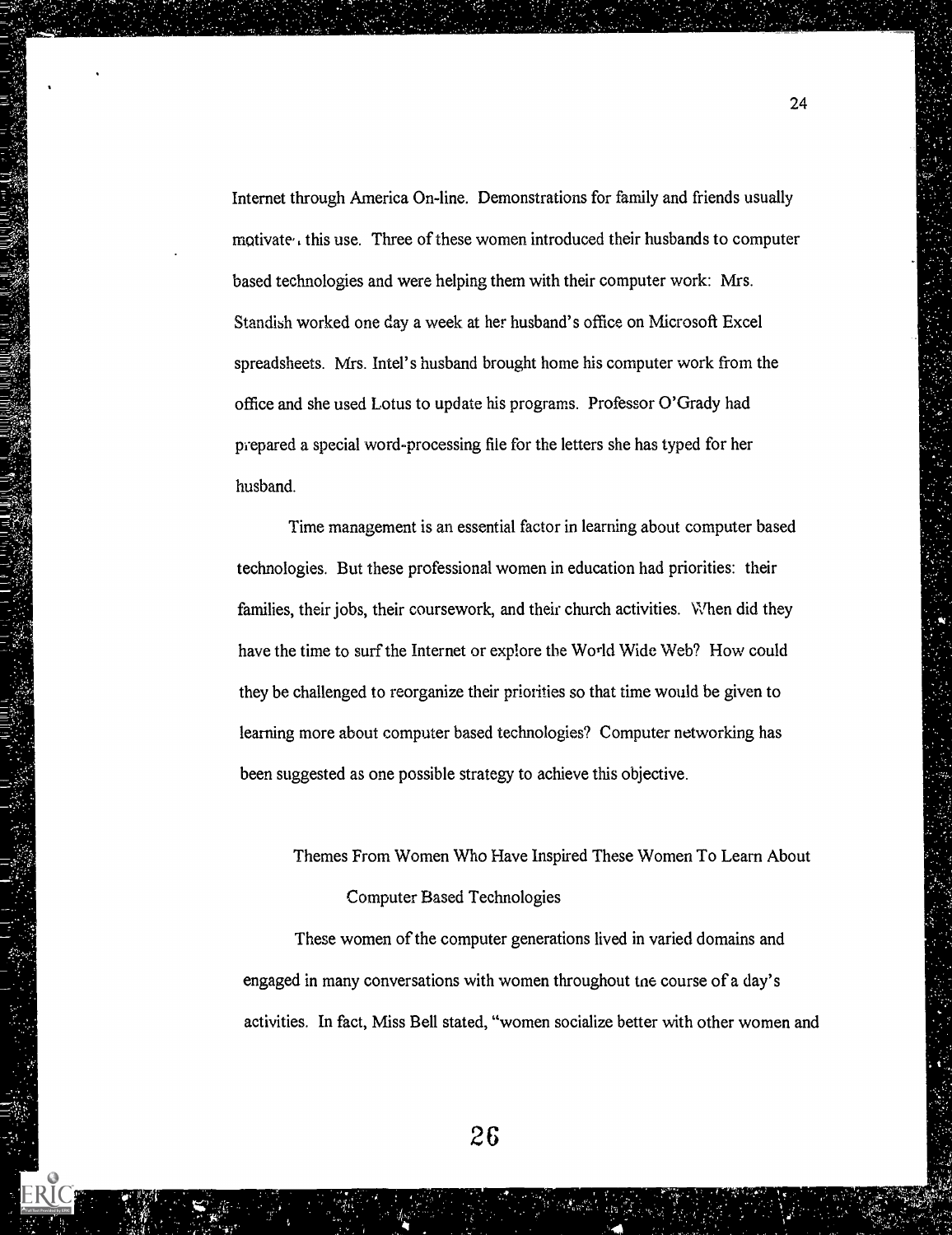even men like to talk to women on that kind of level because men don't talk to each other in deep situations as easily as women tend to do." This statement while true on many levels is certainly not true when the subject is computer based technologies. Four out of the nine women described networking with female family members. Professor O'Grady communicated with five daughters. Miss Bell spoke with her aunt, cousin, and two sisters. Miss Garcia networked with two sisters and Miss Lee spoke of a sister who used computers. Four out of the nine women also networked with friends. Mrs. Intel, Mrs. Varsaw and Miss Escuto each named two friends. Mrs. Standish described one friend who used computers. Five of the nine women were able to name female workers who used computers: a colleague, a teacher, a secretary and a principal. Mrs. Varsaw was also able to name two neighbors. However, three of the nine women could not name a third women they know who used computers. Interestingly, the conversations that were described by the respondents were not about using computer based technologies or sharing new programs but they revolved around other friends and family members' experiences with computer based technologies on the job and in the home. Mrs. Intel was the only respondent who said, "I went to talk about technology and what's really happening."

25

Computer networking is a motivational impetus to learning. The sharing of information about computer programs and applications may result in new understandings and a continued desire to learn more. Eight of the nine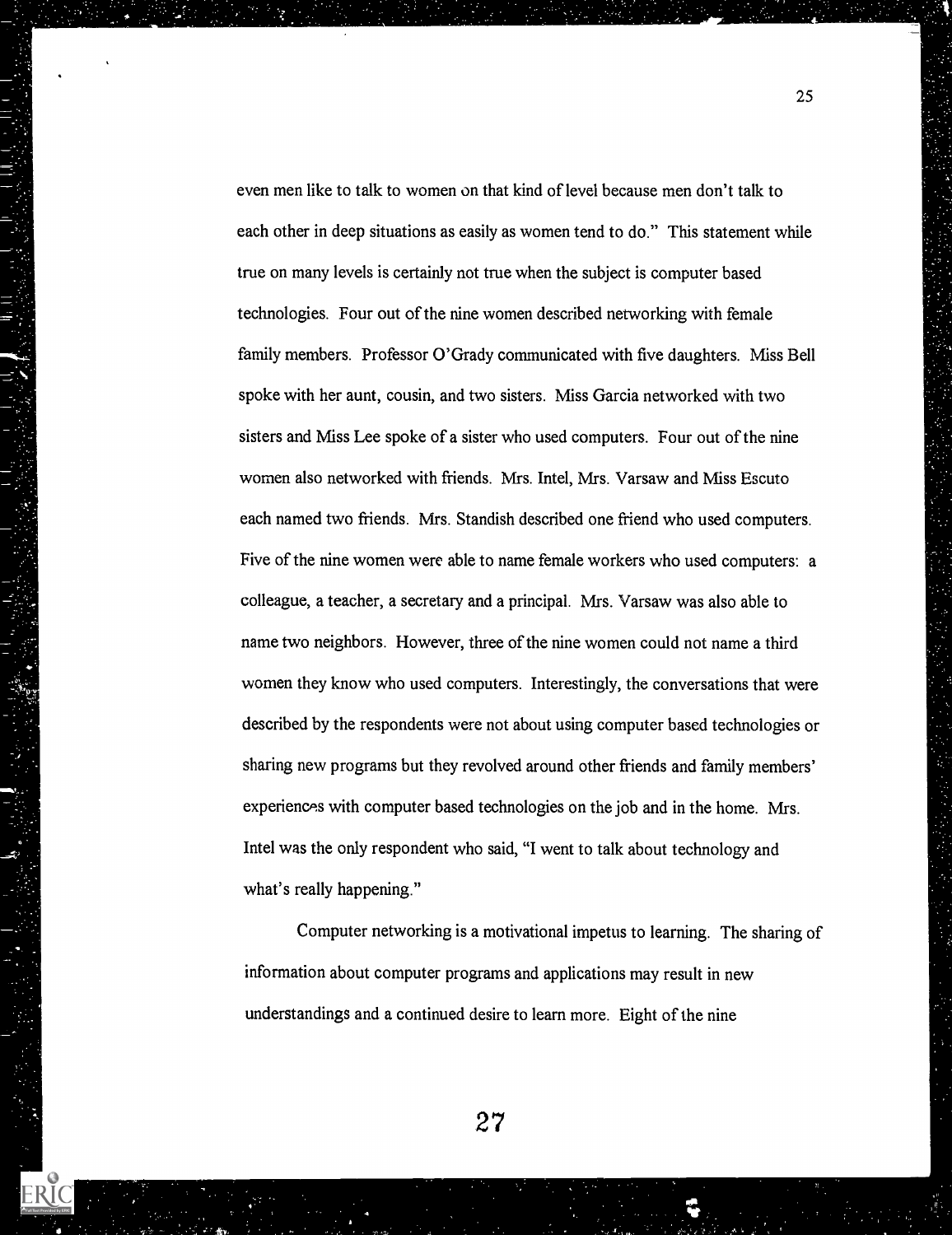professional women in education who use computer based technologies have not had the opportunity to network about new programs that would stimulate new interests. If Mis. Bell was inspired by observing women she did not know, what achievements would be possible if she were linked to a network of women using computer based technologies: "I'm mesmerized when I travel by plane and see other women just whip out a laptop and get things done. They're so productive; it fascinates me."

It is significant to note that all of the nine women who use computers have family members who also use computers. Although four of the nine women networked with female family members who use computers, six of the nine women networked with male family members. Mrs. Intel and Dr. Goldman have sons who used computers on their jobs; Mrs. Varsaw and Miss Escuto networked with brothers while Mrs. Standish networked with her husband.

The theme of computer networking surfa :es again in the respondents' predictions on the effects of computer based technologies on students in the classrooms of today and tomorrow.

Themes From Thoughts About The Effects Of Computer Based Technologies On Student, in The Classrooms O Today and Tomorrow

These nine women professional educators of the computer generations described incredible technological changes that would result in future years, but

26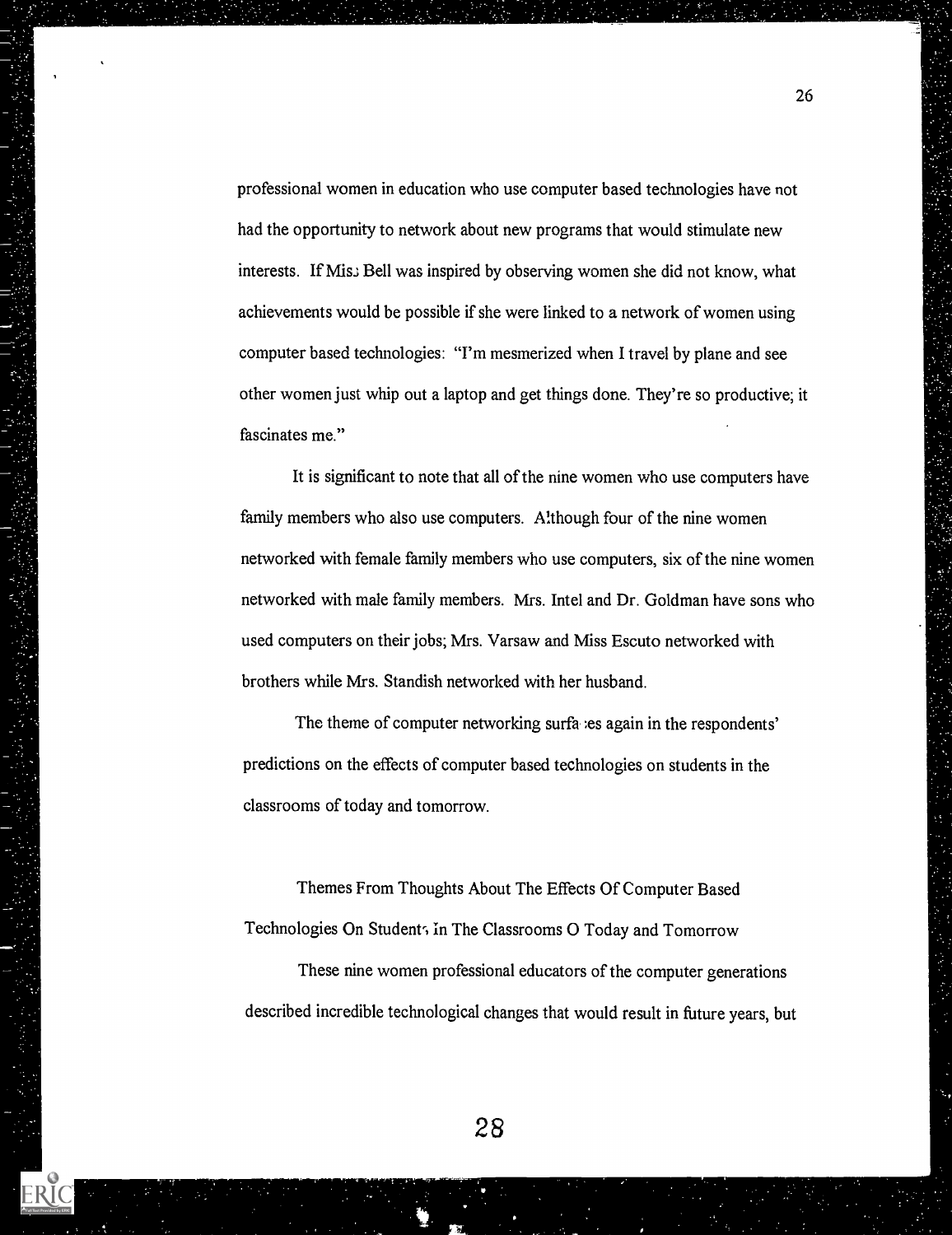they were very concerned about the present and future negative effects of computer based technologies on students.

27

Eight out of our nine respondents warned of the sedentary, addictive and isolated lifestyles of students whose time was spent alone playing with computer games. Mrs. Standish also foresaw the importance of monitoring access to the Internet by teachers, parents, and government officials so that the programs children access would have appropriate rather than indecent content. Eight of the rine respondents emphasized the need for emotional connections to other children in the lives of their students.

Eight of these nine women also agreed that the emotional connection provided by the interaction of student and teacher was the primary reason computers would never replace teachers. Mrs. Varsaw also suggested that the teacher's role was not only to socialize children but also to teach beliefs. Miss Garcia however, thought that computers would replace teachers in the next twenty-five years.

All of our respondents described the fast pace of living that will be accelerated by computer based technologies in the future. Moreover, they all agreed that the choices presented to girls would be greater in the future in terms of career choices that would reverse present day gender stereotypes. However, two of our respondents warned of the great rift between women who were computer literate and those who were not. Dr. Goldman stated, "The effect of computer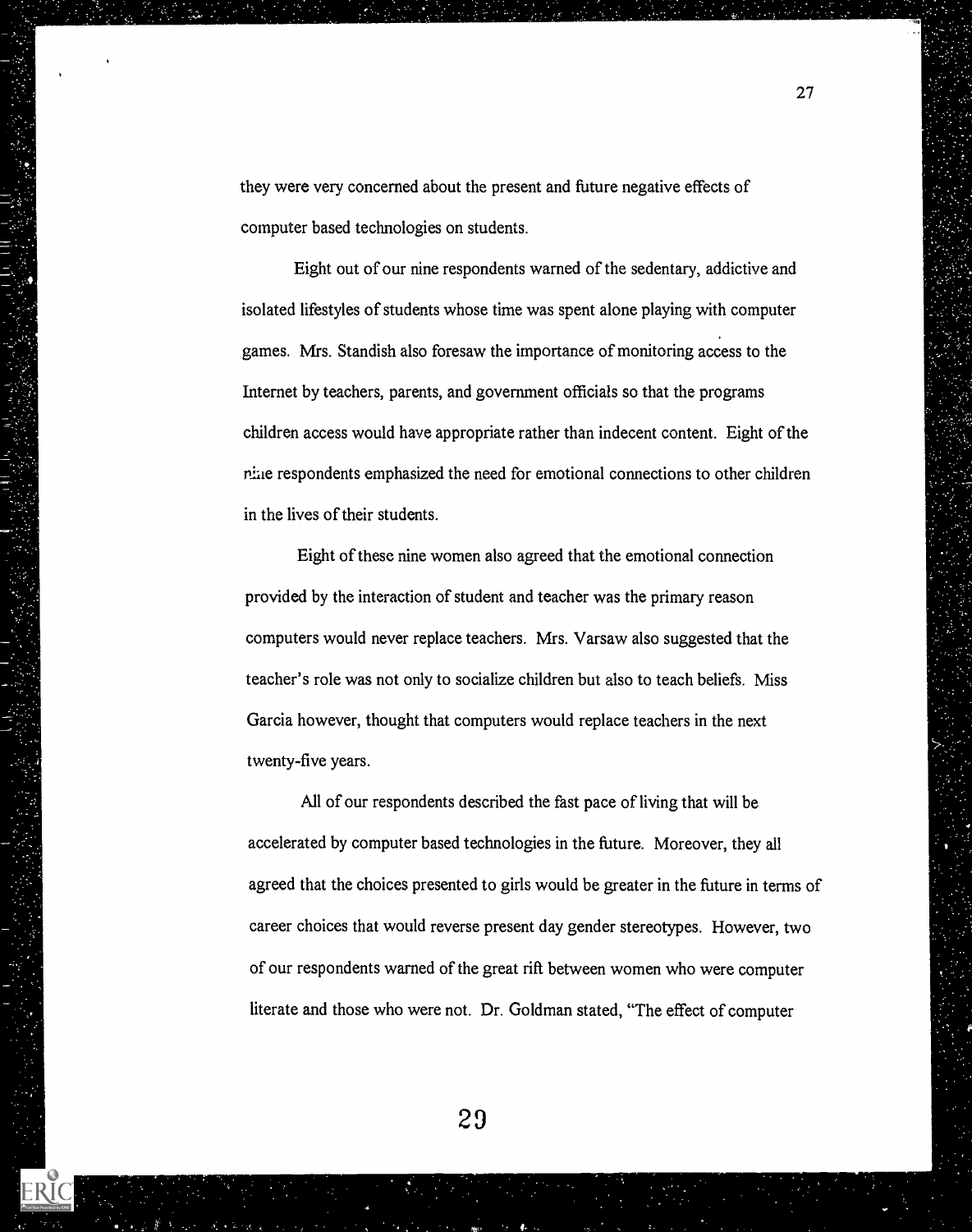technology would be to create more of an upper and lower class." Mrs. Varsaw predicated that competition would be "terrible for jobs" in the future and that girls who did not have computer skills would have "very difficult lives". Interestingly, Professor O'Grady and Miss Lee shared the hope that computer based technologies would give women and men the choice of working at home rather than in offices to "free up" time and "do the family thing".

Computer networking was discussed by two of our respondents. Mrs. Standish saw computers as "an incredible resource linking schools across the country so that teachers can share ideas." Principal Bell, however, suggested more "fantastic" changes in her prediction that one day our children will be communicating by computers with someone on another planet.

Miss Escuto observed that there was a "breakthrough for women today" Women students were taking initiative, making choices, and succeeding in fulfilling their dreams. She cautioned however, that they needed to be "praised" and supported in these endeavors.

Focusing the Lenses of Feminist Standpoint Theory On The Narratives of Women Of The Computer Generations

Feminist Standpoint Theory, which has been grounded in the claims of Harding (1991), will be employed in this section in an attempt to shed new light on the narratives of these women who use computer based technologies. Claim one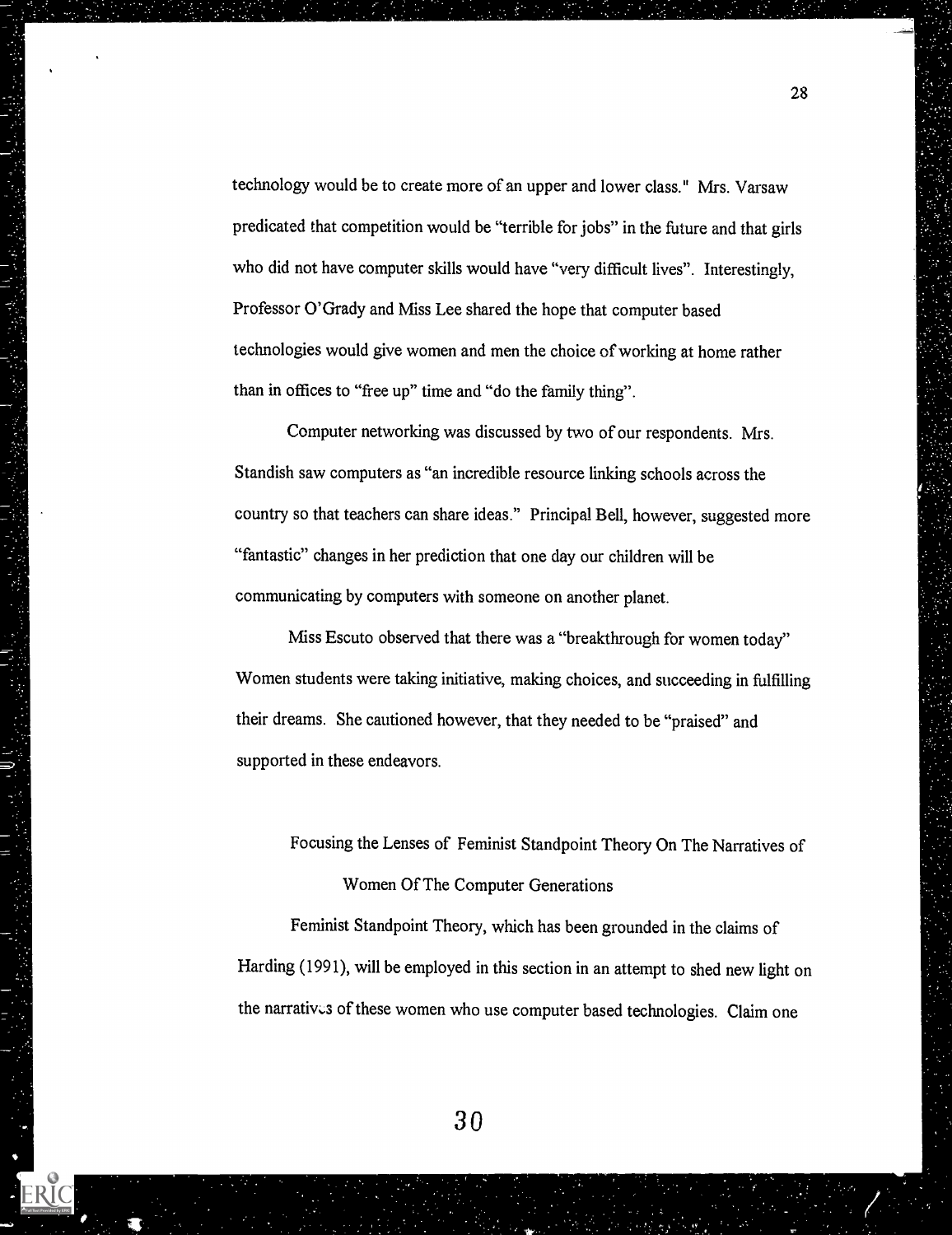suggests that valuing women's daily life experiences in research studies will provide new insights because women's perspectives are unique. They have been shaped and constrained by life experiences determined by their gender.

These women's early learning experiences, viewed from the feminist perspective, began with their socialization as girls according to predetermined patterns of the sex-gender system. The attachment to their mothers and female teachers may be seen as evidence of women's relational personality structures that conform to the pattern of female not male. Conformity to cultural stereotypes was also evident in the respondents' descriptions of childhood games: playing house and school. This training of the female in preparation for future roles as housewife, mother, and teacher also extended to learned patterns of thought such as empathy and sensitivity to the needs of others, which must be given priority over one's own needs. However, three of our respondents in this study describe events that did not conform to this cultural pattern: Professor O'Grady, Mrs. Intel, and Miss Escuto refused to recognize their mothers as role models. Interestingly, these three women also stated that their choices of careers were independent decisions that were not influenced by others.

The early learning experiences of these women in elementary school also varied. Three of these girls, Miss Lee, Miss Ga.  $\cdot$ a, and Miss Standish had opportunities to learn about computers in sixth grade. Miss Escuto was introduced to computers in her freshman year of high school. Feminist standpoint

31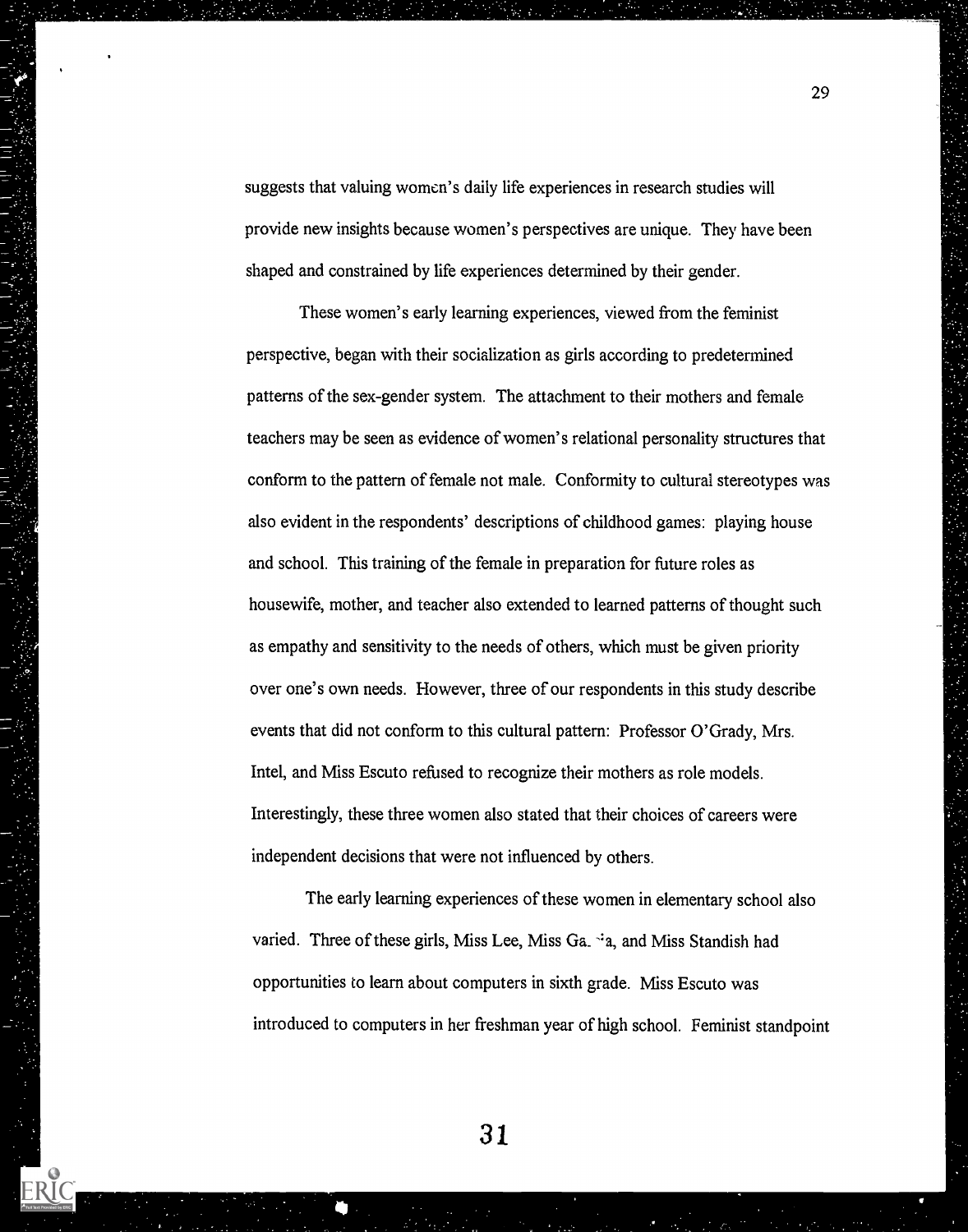theory would assert that the political changes that occurred as a result of the Feminist Revolution changed the curricula in many schools and opened up opportunities in science, math, and technology once reserved for boys. However, this was not true of the elementary science curricula. Eight of the nine respondents, whose ages spanned over forty years, reported the same findings: their science classes consisted of lectures or the reading from a text. This did not generate an interest in science. Mrs. Intel, whose childhood dream was to become a scientist, recalled "Nada, zip, nothing" about her science elementary science classes. These girls were not motivated to engage in experiential science learning in elementary school.

Feminist standpoint theory states that women are strangers in the world of business that is dominated by the values and beliefs of men in power. The oppression experienced by women who have chosen to leave the home for a career in the business world is well documented in the narratives of women of the computer generations. Our respondents majoring in business or working in the world of business reported incidents involving sex discrimination. Many of the respondents also described feelings of not belonging in the world of business. For example, Professor O'Grady's commented, "I am not a policy form person so I left insurance to go into teaching." Miss Lee stated, "I couldn't see myself sitting in an office for the rest of my life" Mrs. Intel whose first career was as a computer programmer felt compelled to leave two positions because of her reluctance to be

30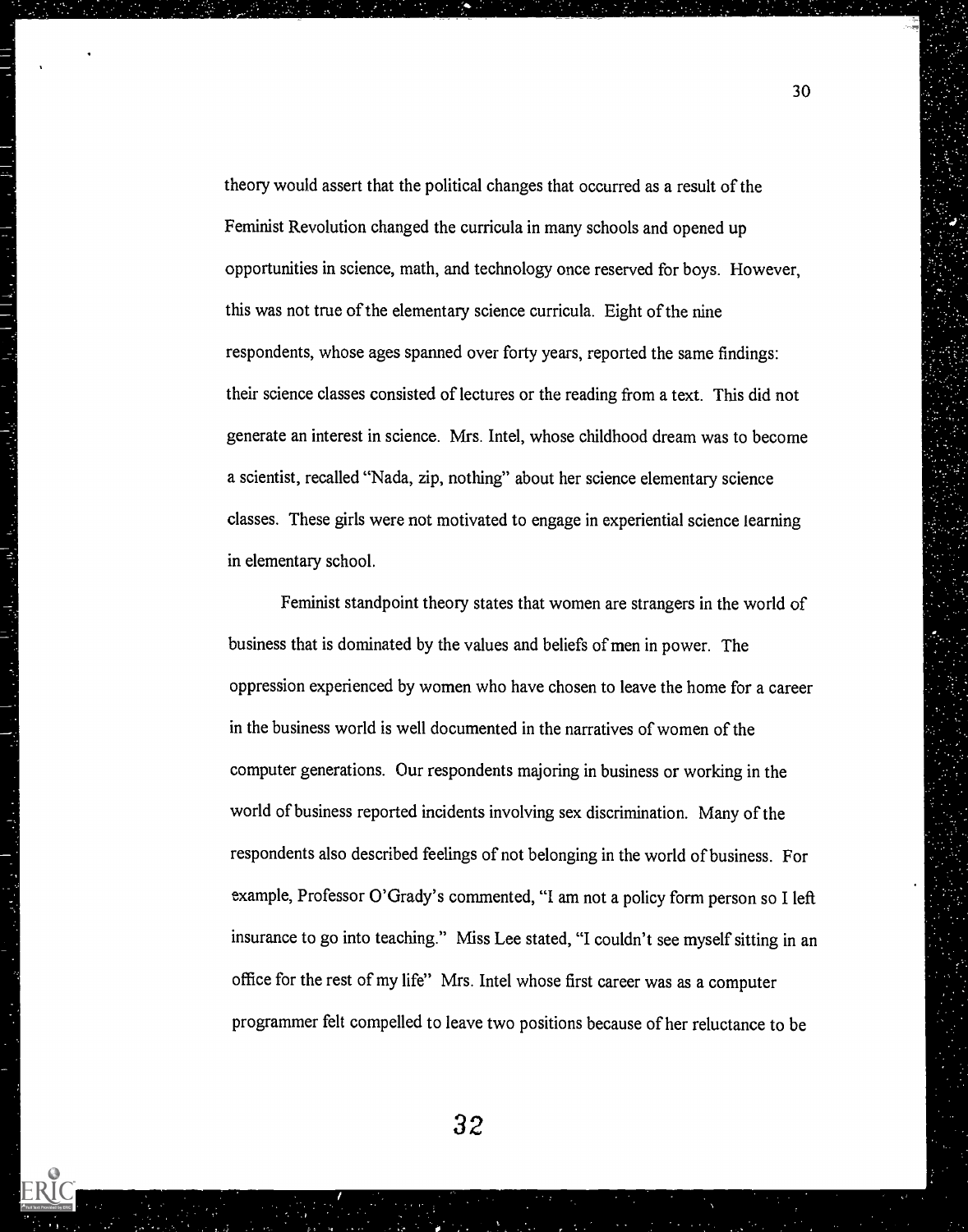a part of the prejudice and discriminatory practices that were prevalent in the workplace.

31

However, it is significant that six of the nine women who majored in business or worked in the world of business had the opportunities to use computer based technologies in college courses and in their careers. This was most important because these experiences not only introduced Mrs. Intel, Miss Bell, and Mrs. Varsaw to computers but also closed the learning gap of Miss Lee and Mrs. Standish who were introduced to computers in elementary school.

Feminist standpoint theory describes the subordinated status of women in the family. All of the women in our study were responsible for household chores. Mrs. Intel was the only respondent who indicated that her husband shared equally in household tasks. Eight of our respondents worked outside the home for eight or more hours a day. Professor O'Grady, Miss Bell, and Miss Lee reported that they have other jobs in the late afternoon and evening. Miss Escuto and Miss Garcia also devote one evening a week to teaching in the church. Two of these women, Mrs. Standish and Mrs. Varsaw, also care for very young children. Miss Garcia and Miss Lee, although not married, care for younger brothers and sisters. The subordinated status of women obligates them to accept these responsibilities as natural. The time that is needed to learn about computer based technologies must be taken out of these very long and busy days. But since this time is devoted to personal growth it does not take priority over family, work, college, and church.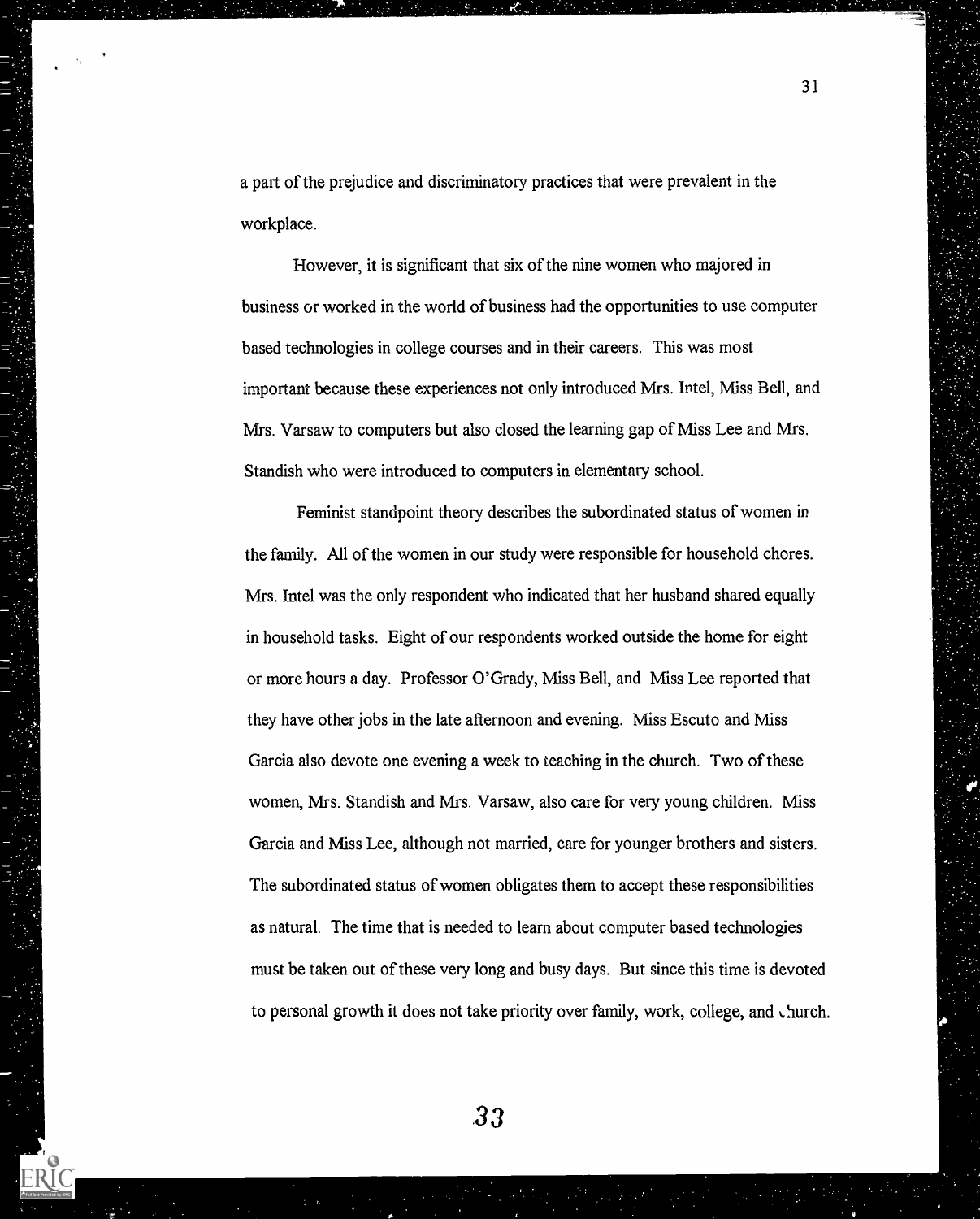Therefore one of the major problems for women in learning to use computer based technologies is isolating the time to learn.

Feminist standpoint theory also stated that women experience battle gains and losses in this age of science in transition. These women's use of computer based technologies may be considered "gains" in a society where women's place was in the home. But the "losses" are also recognizable in terms of limitations of computer access and opportunity. Professor O'Grady has no access to computer based technologies in her office or in the college classrooms where she teaches the future teachers of tomorrow. Mrs. Intel, who was a former computer programmer, works on a word-processing program in the science lab at Grant College. Why has this woman who has such capabilities not been asked to work with students who need to develop their computer skills? Miss Bell is the principal of a school and an adjunct professor whose classes meet at her school in the evenings. If her school had computers with access to the Internet she could have her elementary school students and staff learning computer skills during the day and her college students developing stategies to teach curriculum via the Internet in the evenings. Mrs. Varsaw, Miss Lee, and Mrs. Standish no longer have access to computers at home and therefore have no opportunities to extend their computer knowledge. These three women are teachers in elementary schools but their computer learning is not recognized or utilized for the benefit of the children or the staff. Miss Escuto and Miss Garcia have often expressed interest in learning

 $3<sub>4</sub>$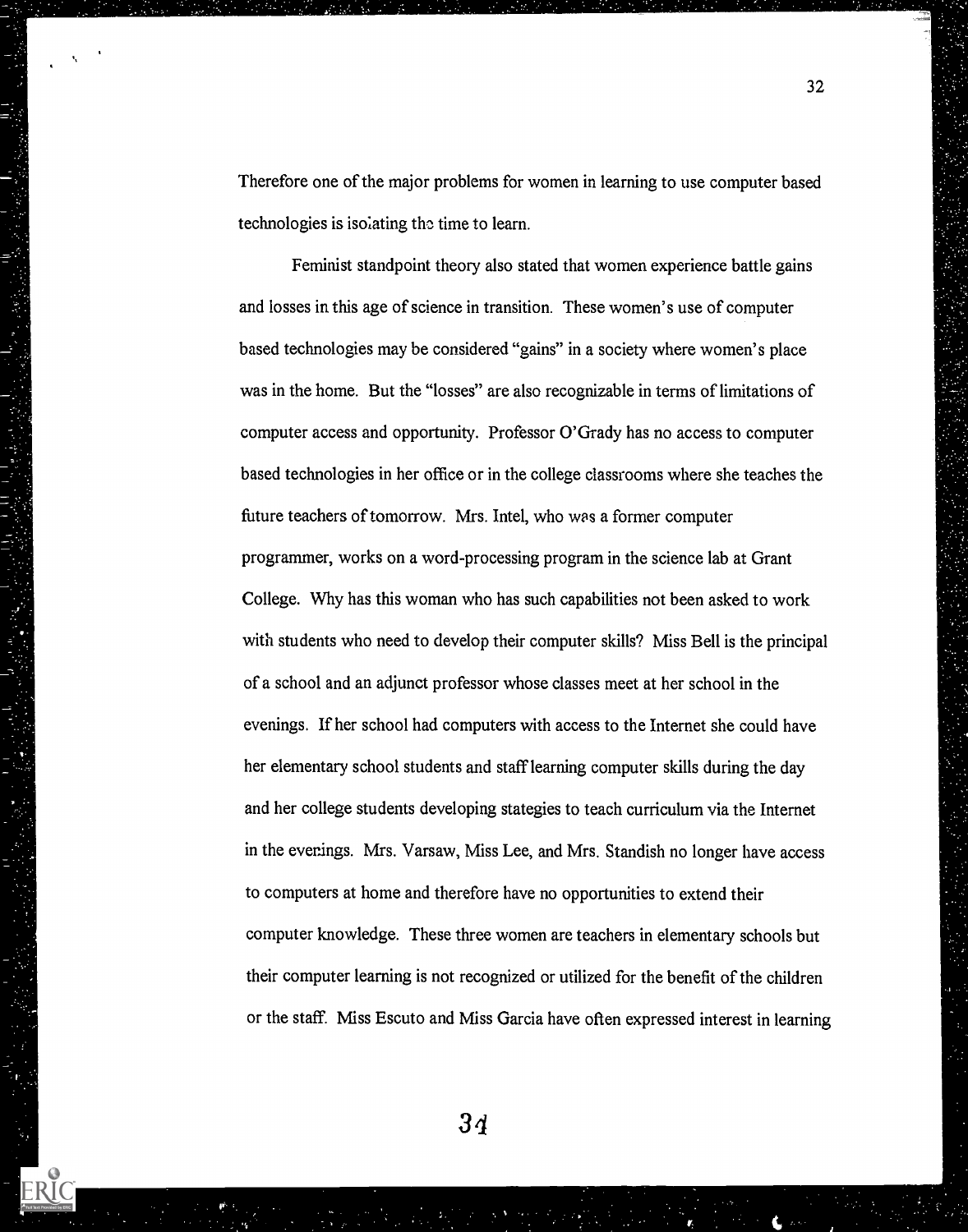more about computers. But Miss Escuto is limited by her laptop which does not have Windows or a modem. Miss Garcia has a Commodore that is already obsolete. Dr. Goldman, Miss Bell, and Professor O'Grady have state of the art computers at home. But they need the time and the incentive to explore the Internet and the World Wide Web.

Feminist Standpoint theory supports a feminist perspective in a world of great technological changes. Although all of our respondents recognized the importance of this revolution for women's rights and the abolition of gender biases only three of our respondents considered themselves feminists. Five of our respondents did like the limitations imposed on their choices by difficult and divisive feminists. Interestingly, most of our respondents had dual perspectives on the feminist perspective. As women with daughters they wanted these advantages for their girls, but as women with husbands and sons, they recognized the importance of maintaining the status quo.

# **Conclusions**

This study of nine professional women in education who use computer based technologies demonstrates the importance of listening to women as they reflect upon their life experiences and computer based technologies. Valuing women's lives in this research has produced significant understandings relating to the original research questions: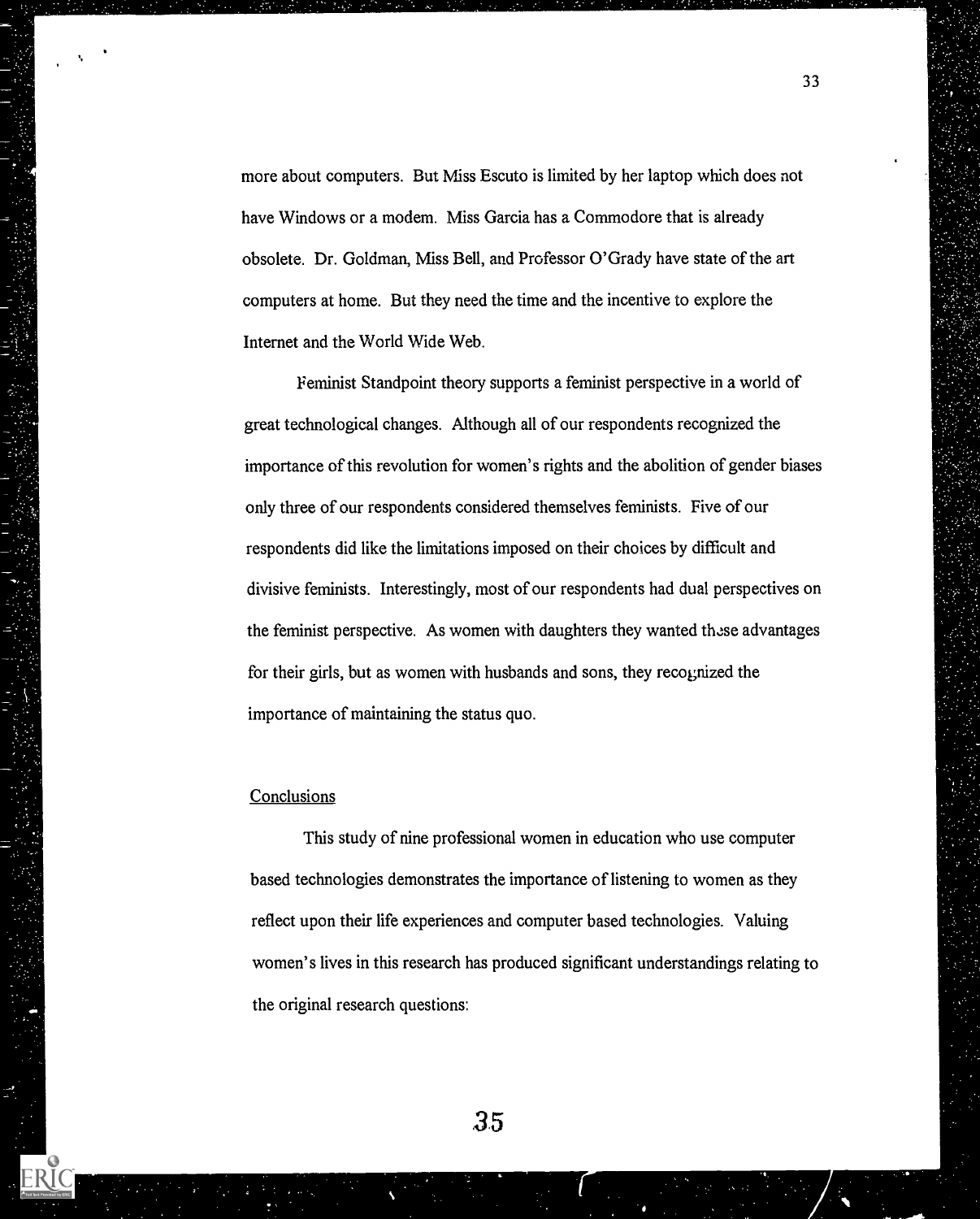The early learning experiences of these women have affected their use of computer based technologies in three distinct ways:

Their early training at home and in school has focused on the care and nurturance of others. This was evident in the games they played, the careers they chose, and the role models they followed. The pattern of thinking that resulted from this training had centered women's thoughts on family, work, and community activities as the first priorities in their lives. Personal growth and development were assigned a second place.

The early education of these women has reflected the stereotypical beliefs about females in our society. Science and math classes involving experiential learning were not available for most of these women in elementary school. In fact, their early educational experiences did not provide these young girls with role models other than female teachers. Moreover, many of these elementary school teachers inspired these women to follow similar careers through the strong emotional connections made in childhood.

The early introduction of these women to computers was sporadic reflecting a lack of planning and defining of long range goals. Three of the students introduced to computers in the sixth grade were given cursory learning experiences by teachers who were not trained. Sometimes one computer was available for an entire class to use and on other occasions five or six children shared one computer. However, these three students were fortunate to be at that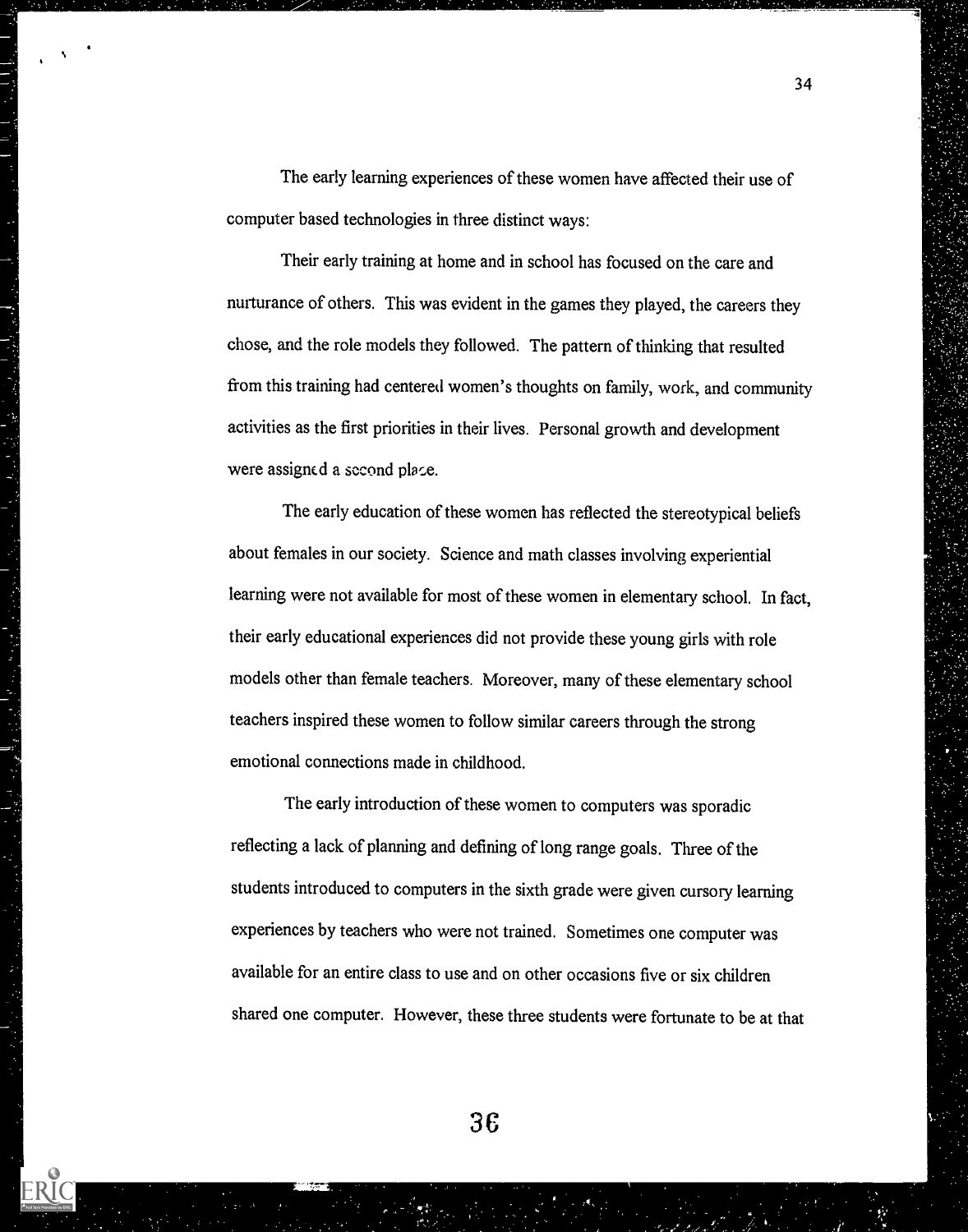juncture of time and place when computers were introduced into the school setting.

These women have described their work context and its relationship to compute based technologies in terms of preparation, access, and opportunity to learn and use computer based technologies.

Respondents who started their studies as business majors were taught computer skills. Those respondents who began their careers in business also had access and opportunity to use computers in the workplace and they were encouraged to continue learning on the job. However, the discrimination they experienced as women in the business world and their need for emotional connections were decisive factors in their decision to leave that field to become teachers.

Respondents who entered the Graduate Program in Education at Grant College were offered courses in Word-processin $_{55}$ , Lo3o and Desktop Publishing. They also had access to the computer lab; however, most of these women did not take advantage of this opportunity because they were uncomfortable in this setting.

Respondents who worked in schools and colleges expressed frustration at not having access to computers in the classrooms where they taught. The principal in this study did have access to a computer in her office. Moreover, the senior professor in this study was not given an office computer although she expressed a

37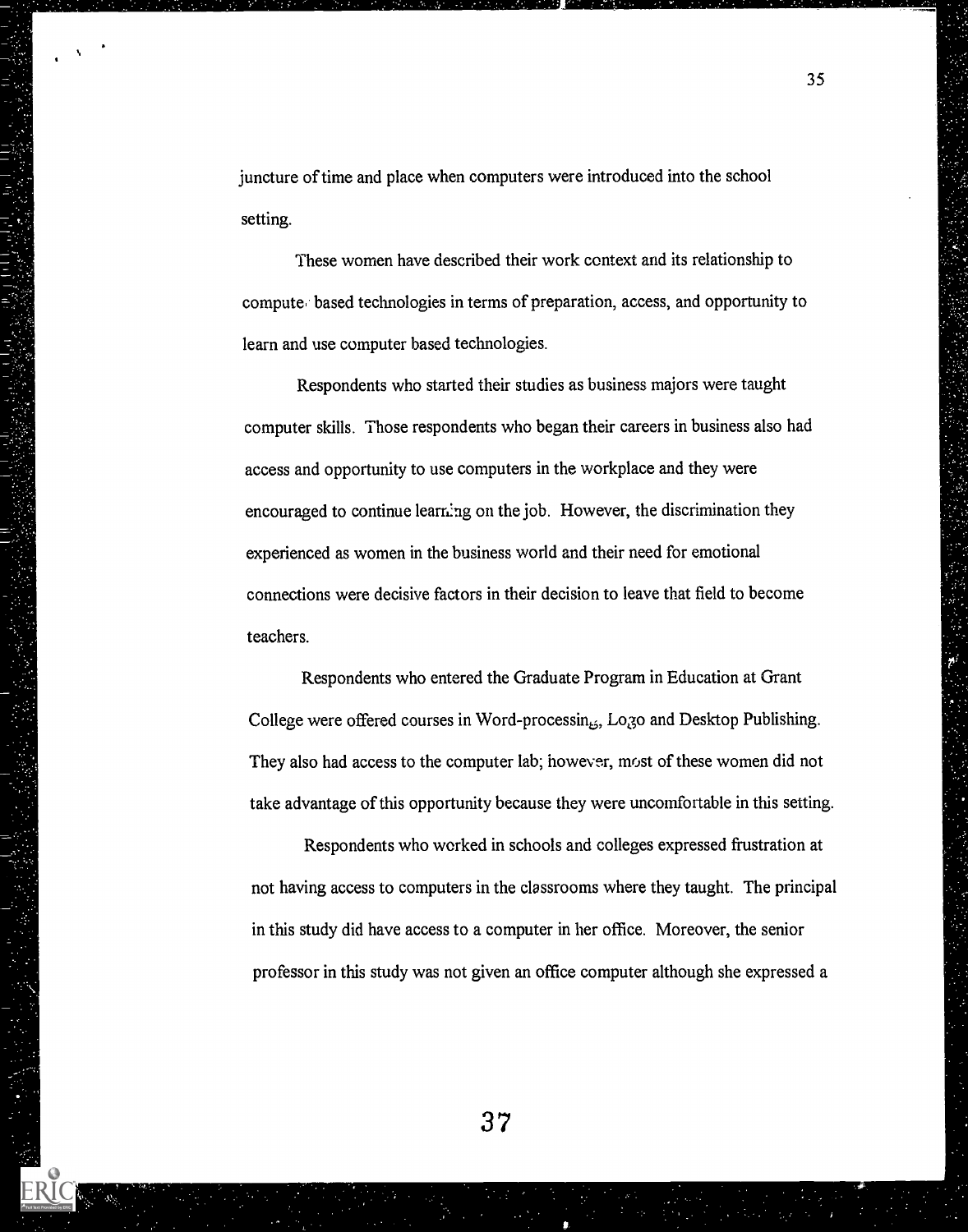definite need for one. However, she did have access to the faculty computer lab and to a computer programming course offered by the college.

These women have described their daily living experiences within the context of the family and its relationship to computer based technologies. They have discussed access, opportunity, and male links to learning.

Access to computer based technologies at home varied. Four respondents owned state of the art computers, two respondents owned obsolete models and three respondents were unable to purchase computers because of financial considerations.

医大脑病 医心理学 医心理学

3

Opportunity to use computer based technologies at home were limited for all respondents because of the time devoted to their family, their jobs, their coursework and their community activities that had first priority. Therefore time gaps were evident in their computer learning experiences because in the busyness of their daily lives these emotional connections held preeminence.

Male links to computer learning in the family were described by six of the respondents in this study. These wcmen connected to brothers, sons, and husbands who motivated and shared their interests in computer based technologies. Interestingly, three of the respondents' husbands were introduced to computers by their wives who used their computer knowledge to help their husbands in work relating to their jobs.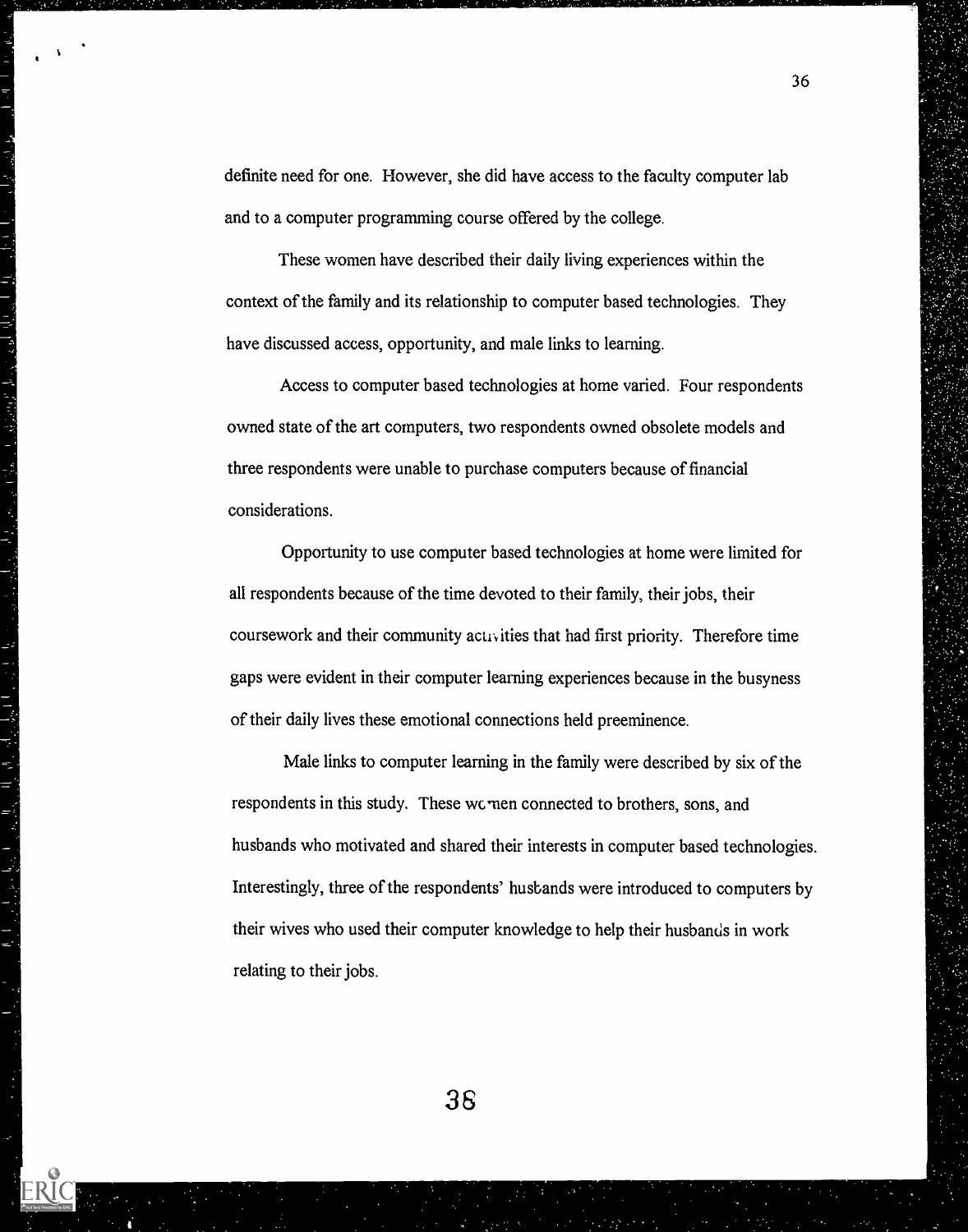These women described networking with other women who use computer based technologies in the neighborhood, the office, the school, and the church. Interestingly, while these women shared with other women the concerns and life experiences of family and friends relating to computer based technologies, the shared knowledge of technical aspects of using computers was usually discussed with men. The reason for this may be attributed to the male teachers, brothers, sons, and colleagues who supported them in their computer learning experiences. However, most of these women described experiential learning methods as they explored computer software programs: trial and error, figuring it out, working it out, following my intuition, etc.

37

..

These professional women in education described positive and negative effects of computer based technologies on the students in their classrooms of today. They also predicted incredible technological changes in society and in the life styles of students of the next generation resulting from the use of computer based technologies.

They emphasized the importance of computers for word-processing reports, evaluations, and journals in classrooms today. Specific computer programs such as Write To Read and Logo were considered meaningful alternatives to traditional learning materials. Telecommunications including the ability to access the Internet, engage in chat sessions, and share ideas through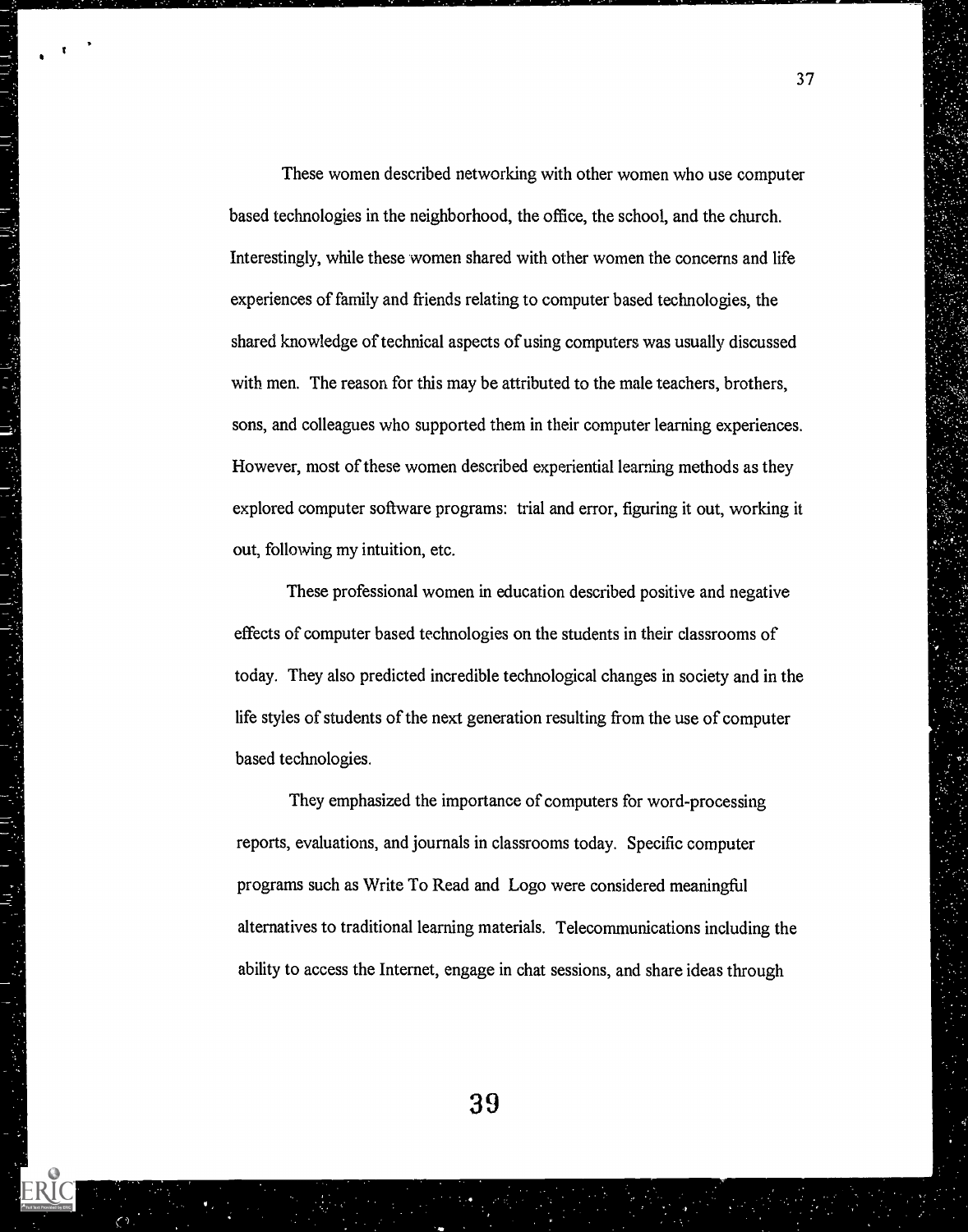Nicenet were highlighted as examples of positive effects of computer based technologies.

 $\mathcal{G}(\mathcal{G})$ 

ERIC

These women also warned of the sedentary, addictive and isolated lifestyles of students whose time was spent alone playing computer games for many hours during a day. They saw the need to regulate and monitor computer on-line programs with adult content so that students would have access to appropriate rather than indecent information. They also emphasized that computer based technologies could not substitute for the emotional connections to other students and teachers that must be made if the educational community is to survive.

These women predicted ar even faster pace of living that will be accelerated by computer based technologies in the future. They predicted many new choices for girls who were computer literate that would reverse gender discrimination and create new work options. However, they saw a great rift between girls who have computer skills and those who do not which would lead to the division of society into upper and lower classes based on the criteria of computer literacy. These women predicted incredible technological changes in a world where a student would communicate with someone on another planet. These changes are beginning now!

In today's information society computer literacy is no longer an option. Educators need to prepare their students to function in a world where distance

38

\_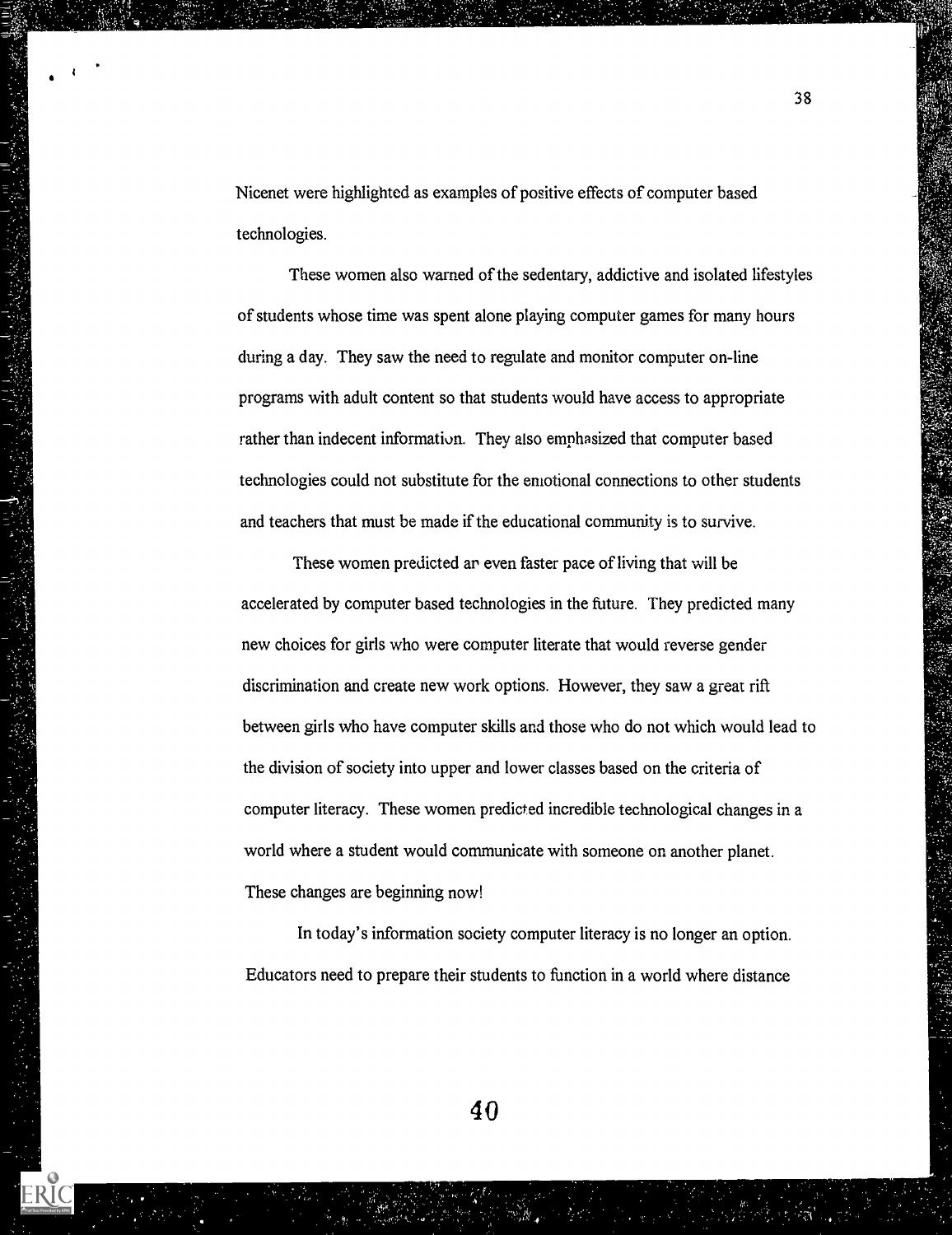learning and telecommunications are now accessible. This technological revolution i. changing the future of teaching and learning.

The proliferation of computer technology requires opportunities for women to access computer training. Classrooms and computer labs in some schools now have computers with multimedia capabilities: CD-ROM drives, Sound cards, and modems.

Computers are the tools of the future. In this information age where computer based technologies are changing every aspect of our daily lives, it is imperative that professional women in education be computer literate. Young women must be trained in this field without the onus of considering it a male domain.

Studies of the lives of professional women in education who use computer based technologies may provide the catalyst that will provoke other women to network and share their experiences using this technology in schools and in their daily lives. Our society is dependent on the full development of human resources for economic growth and future prosperity. This potential talent cannot be lost because of the subtle exclusion of women from learning and teaching about computer based technologies.

39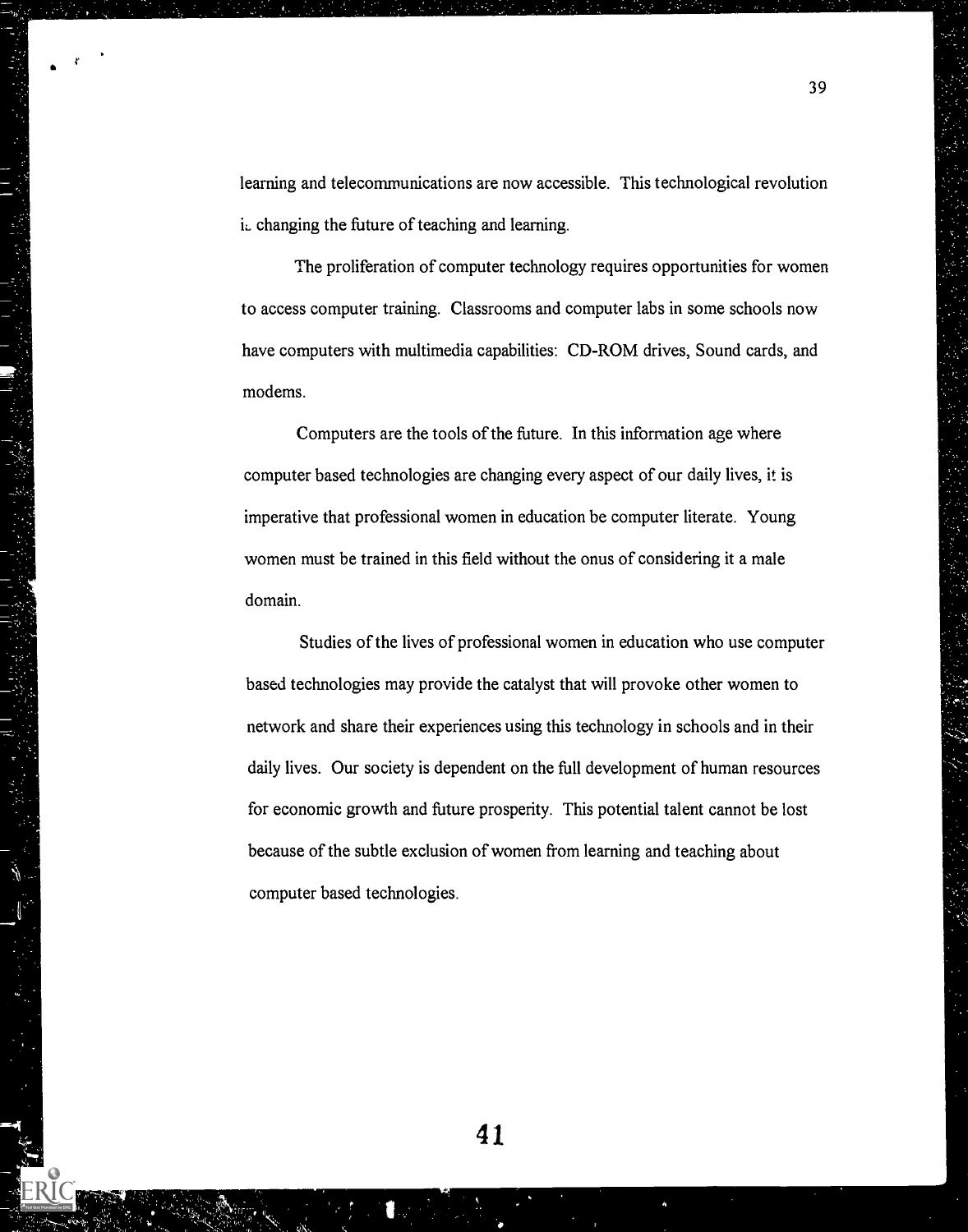# References

- Anderson, R. E. (1987). Females surpass males in computer problem solving: Findings from the Minnesota Computer Literacy Assessment. Journal of Educational Computing Research, 3, 39-51.
- Glaser, B.G., & Strauss, A.L. (1967). The discovery of grounded theory. Chicago: Aldine.
- Harding, S. (1991). Whose science? Whose knowledge? Thinking from women's lives. New York: Cornell University Press.

Harrington, H. L. (1993). The essence of technology and the education of teachers. Journal of Teacher Education, 44, 5-15.

- Kay, R. (1992). Understanding gender differences in computer attitudes, aptitude, and use: An invitation to build theory. Journal of Research on Computing in Ecucation, 25, 159-171.
- Makrakis, V. (1992). Gender and computing in schools in Japan: The "we can, I can't" paradox Computers and Education, 20 191-198.
- Marshall, C., & Rossman, R. B. (1989). Designing, qualitative research. Newbury Park: Sage Publications.
- McCracken, G. (1988). The long interview. Newbury Park: Sage Publications.
- McGrath, D., Thurston, L. P., McLellan, H., Stone, D., & Tischhauser, M. (1992). Sex differences in computer attitudes and beliefs among rural middle school children after a teacher training intervention. Journal of Research on Computing in Education, 24, 469-485.
- Miles, M. B., & Huberman, A. M. (1994). Quantitative data analysis An expanded sourcebook. (2nd edition) Thousand Oaks: Sage Publications

ERIC